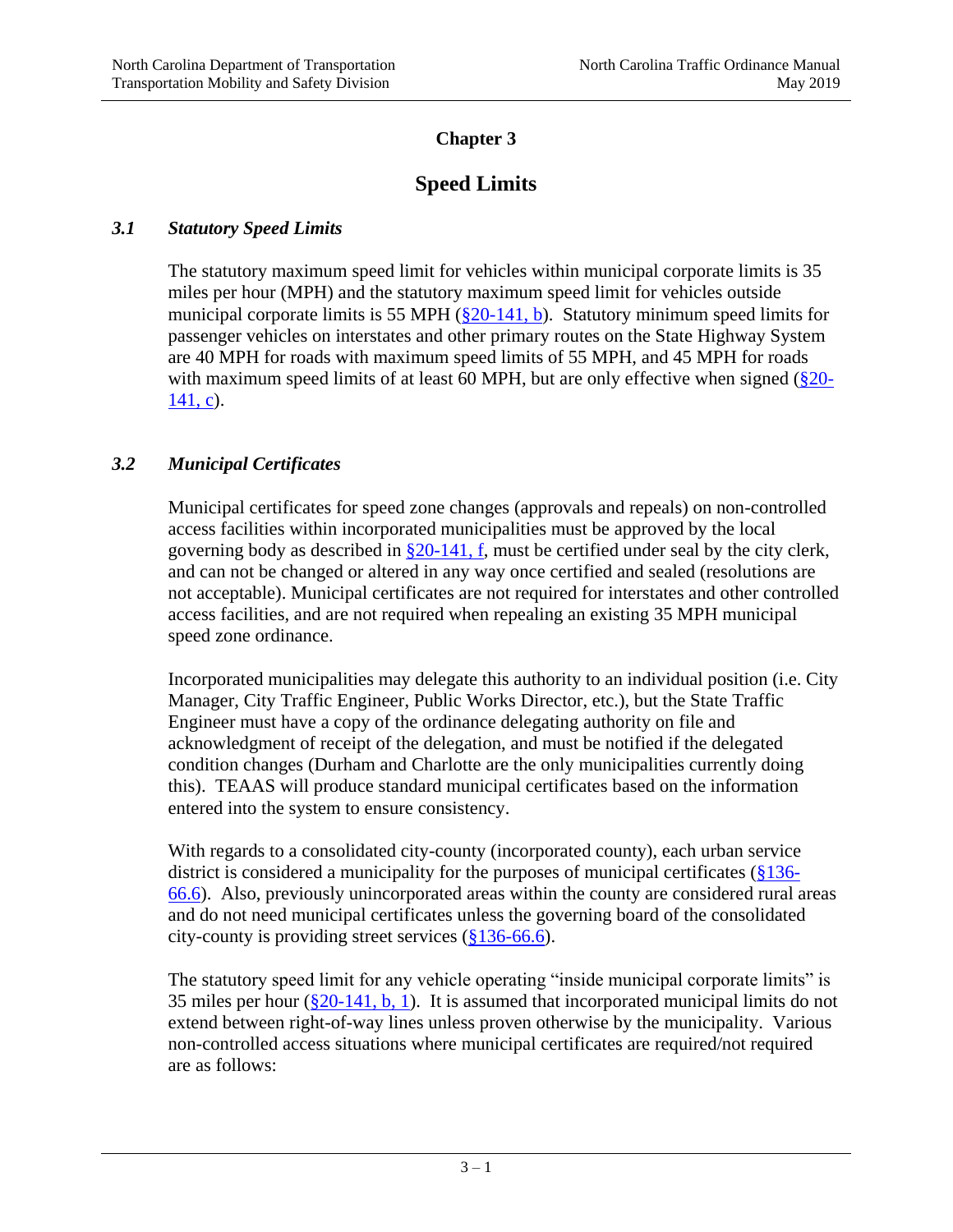# Example A: Municipal limit crosses road



# Example C: Municipal limit crosses road but at different points



Example D: Municipal limit abuts road then crosses at other point



Example E: Municipal limit abuts road/in ROW but does not cross



Example F: Multiple municipalities abut in road



Note: It is assumed that incorporated municipal limits do not extend between right-of-way lines unless proven otherwise by the municipality.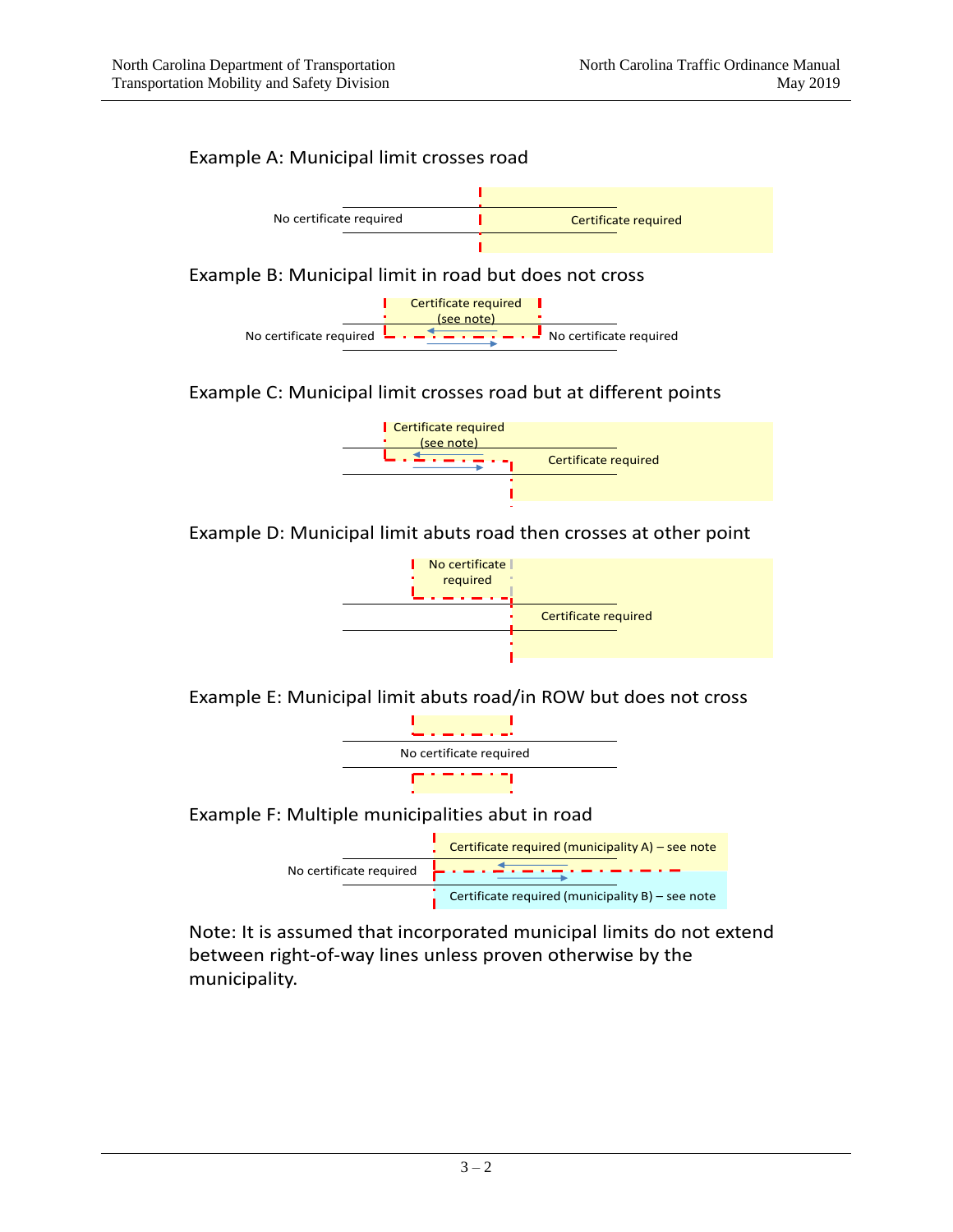# *3.3 Municipal Annexations*

Effective June 30, 2009, the posted speed limit of any road on the State Highway System shall remain in effect when annexed by a municipality [\(SL 2009-234\)](http://www.ncleg.net/Sessions/2009/Bills/Senate/PDF/S649v5.pdf).

For sections of rural roads that are ordinanced but not posted at the time the annexation becomes effective then they revert to municipal statutory conditions (35 MPH) and the existing ordinances shall be repealed.

For sections of rural roads that are rural statutory conditions (55 MPH) but not posted at the time the annexation becomes effective then they revert to municipal statutory conditions (35 MPH).

For sections of rural roads with posted speed limits annexed by municipalities the following shall apply:

- 1. If an existing rural speed limit (type 3) is ordinanced and posted at 35 MPH then the existing rural speed limit ordinance shall be repealed.
- 2. If an existing rural speed limit is posted as statutory (no ordinance) then a municipal speed limit (type 2) of 55 MPH shall be written.
- 3. If an existing rural speed limit ordinance (type 3) does not meet conditions 1 or 2 then the existing rural ordinance shall be repealed and a municipal speed limit ordinance (type 2) of equal speed limit conditions shall be written.
- 4. If an existing rural school zone speed limit (type 17 or 30) exists then the existing rural school zone speed limit ordinance shall be repealed and a municipal school zone speed limit (type 29) of equal speed limit conditions shall be written.
- 5. If an existing rural minimum speed limit (type 32) exists then the existing rural minimum speed limit ordinance shall be repealed and a municipal minimum speed limit (type 31) of equal speed limit conditions shall be written.
- 6. If an existing rural night time speed limit (type 35) exists then the existing rural night time speed limit ordinance shall be repealed and a municipal night time speed limit (type 34) of equal speed limit conditions shall be written.
- 7. If an existing rural variable speed limit (type 38) exists then the existing rural variable speed limit ordinance shall be repealed and a municipal variable speed limit (type 37) of equal speed limit conditions shall be written.

Municipal concurrence for these ordinances (items 1-7, above) is not required, and the entry date of the ordinance can be used as the municipal approval date in TEAAS. Once enacted, these ordinances shall go through the normal municipal concurrence process to be repealed.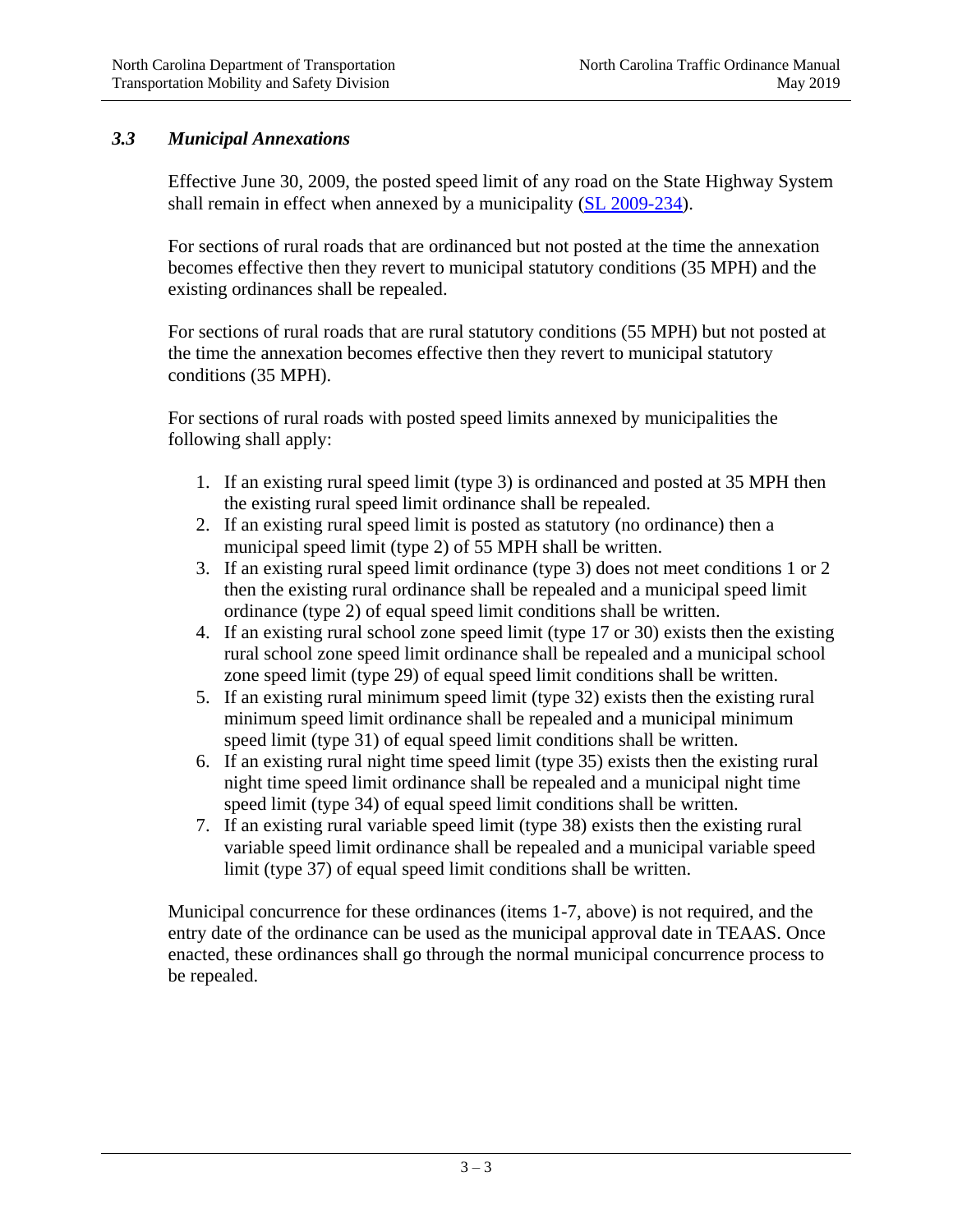# *3.4 Rest Areas*

NCDOT has the authority to "acquire by gift or otherwise land for and to construct, operate and maintain roadside parks, picnic areas, picnic tables, scenic overlooks and other appropriate turnouts for the safety and convenience of highway users" [\(§136-18, 9\)](http://www.ncleg.net/gascripts/statutes/statutelookup.pl?statute=136-18). Therefore, rest areas, welcome centers, visitor centers, and other appropriate turnouts are part of the State Highway System and NCDOT has the legal authority to regulate and adjust speed limits to/from and within these facilities  $(\frac{820-141}{10})$ . For all facilities connected to interstates and controlled access highways and/or located outside the corporate limits of a municipality use ordinance type 3 ("Speed Limit – Rural"). For all other facilities use ordinance type 2 ("Speed Limit – Municipal") and municipal concurrence is required. See sections 3.7 and 3.8 for additional information.

### Example(s):

I 95 Southbound Welcome Center (excluding deceleration and acceleration segments).

I 73 Northbound Seagrove Rest Area and Visitor Center (excluding deceleration and acceleration segments).

I 73 Southbound Visitor Center (excluding deceleration and acceleration segments).

### *3.5 Ramps*

For all ramps connected to interstates and controlled access highways and/or located outside the corporate limits of a municipality use ordinance type 3 ("Speed Limit – Rural"). For all other facilities use ordinance type 2 ("Speed Limit – Municipal") and municipal concurrence is required. See sections 3.7 and 3.8 for additional information.

# **NOTE – The "Ramp Ordinance" check box in TEAAS no longer needs to be checked for ramp ordinances.**

### Example(s):

NC 16 northbound off ramp between NC 16 and SR 3325 (Rock Station Road).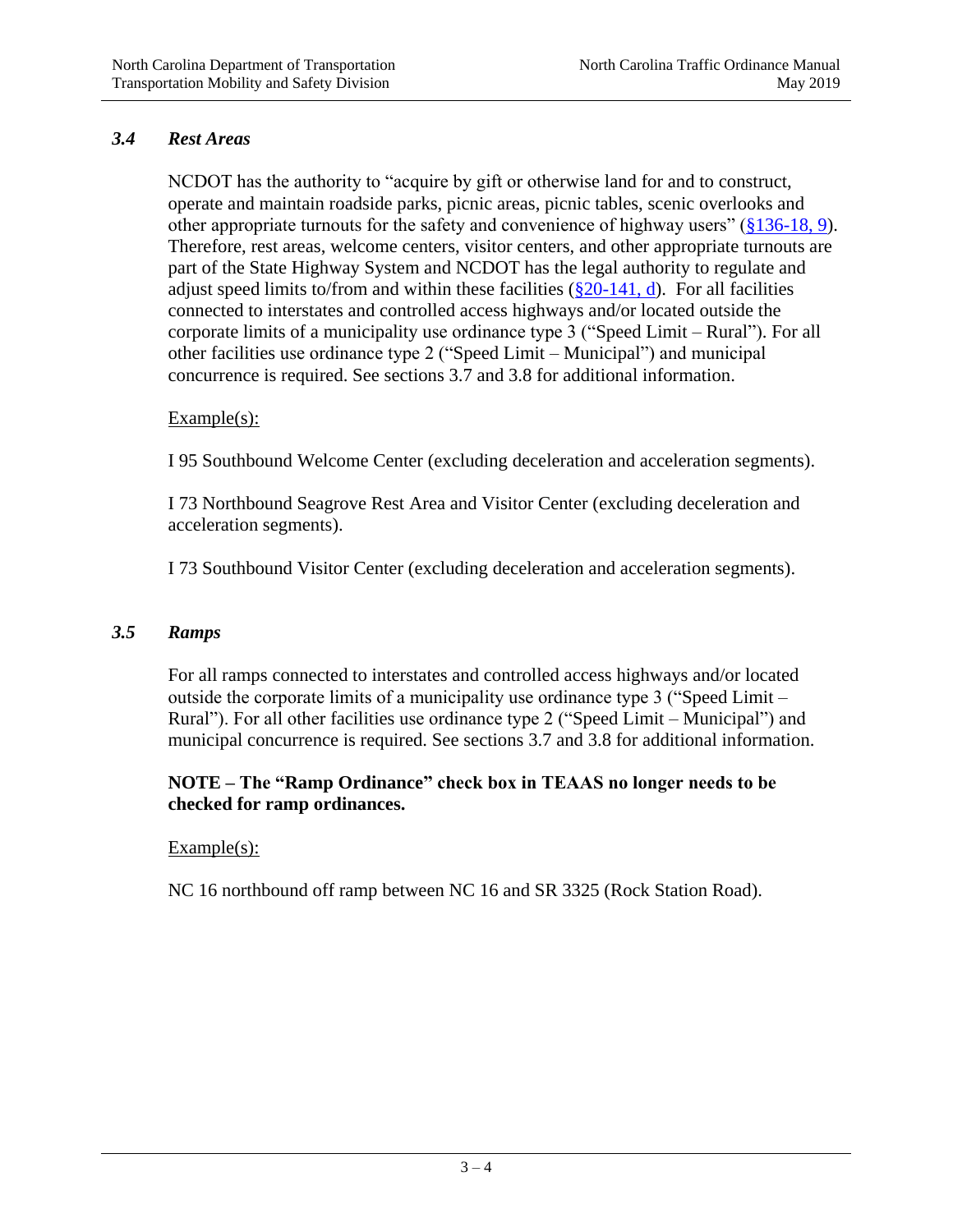### *3.6 Subdivisionwide*

Subdivision roads with non-statutory speed limits in closed subdivisions still need an ordinance written for each road. For all roads located outside the corporate limits of a municipality use ordinance type 3 ("Speed Limit – Rural"). For all other roads use ordinance type 2 ("Speed Limit – Municipal") and municipal concurrence is required. See sections 3.7 and 3.8 for additional information.

### Example(s):

Subdivisionwide – between SR 1193 and 0.07 mile east of SR 1193 (Cypress Landing Subdivision).

# *3.7 Speed Limit – Municipal*

| Ordinance Type Number:                         | 2                           |
|------------------------------------------------|-----------------------------|
| <b>Ordinance Type Status:</b>                  | Active                      |
| <b>NCGS</b> Authority:                         | $§20-141(f)$                |
| <b>NCAC Authority:</b>                         | None                        |
| <b>TEPPL Reference:</b>                        | $S-34, S-40, S-41$          |
| Ordinance Required:                            | Yes                         |
| Overlap Conflict with Ordinance Types:         | 2, 3, 37, and 38            |
| Investigation Required by Statute and/or Code: | Yes                         |
| Signing/Marking Required by Statute/Code:      | Yes                         |
| Additional Information/Justification Required: | Yes (municipal certificate) |
|                                                |                             |

### Guidance:

Speed limits on any road within the corporate limits of a municipality on the State Highway System (not including interstate or controlled access facilities) may be changed (raised or lowered) from the statutory limit following an engineering and traffic investigation. However, these speed limits shall have concurring ordinances with the municipality, can be no greater than 55 MPH, and are only effective when signs are erected  $(\S 20 - 141, f)$ .

Speed limits on any road on the State Highway System within municipalities that do not have a governing body to enact municipal ordinances as provided by law, or any road that is an interstate or controlled access facility, should be completed as a rural speed limit (see Section 3.8).

Counties do not have statutory authority to ordinance or enact speed limits.

Engineering and traffic investigations should be conducted or approved by the NCDOT.

New ordinances with speed limits below 25 MPH will generally not be approved.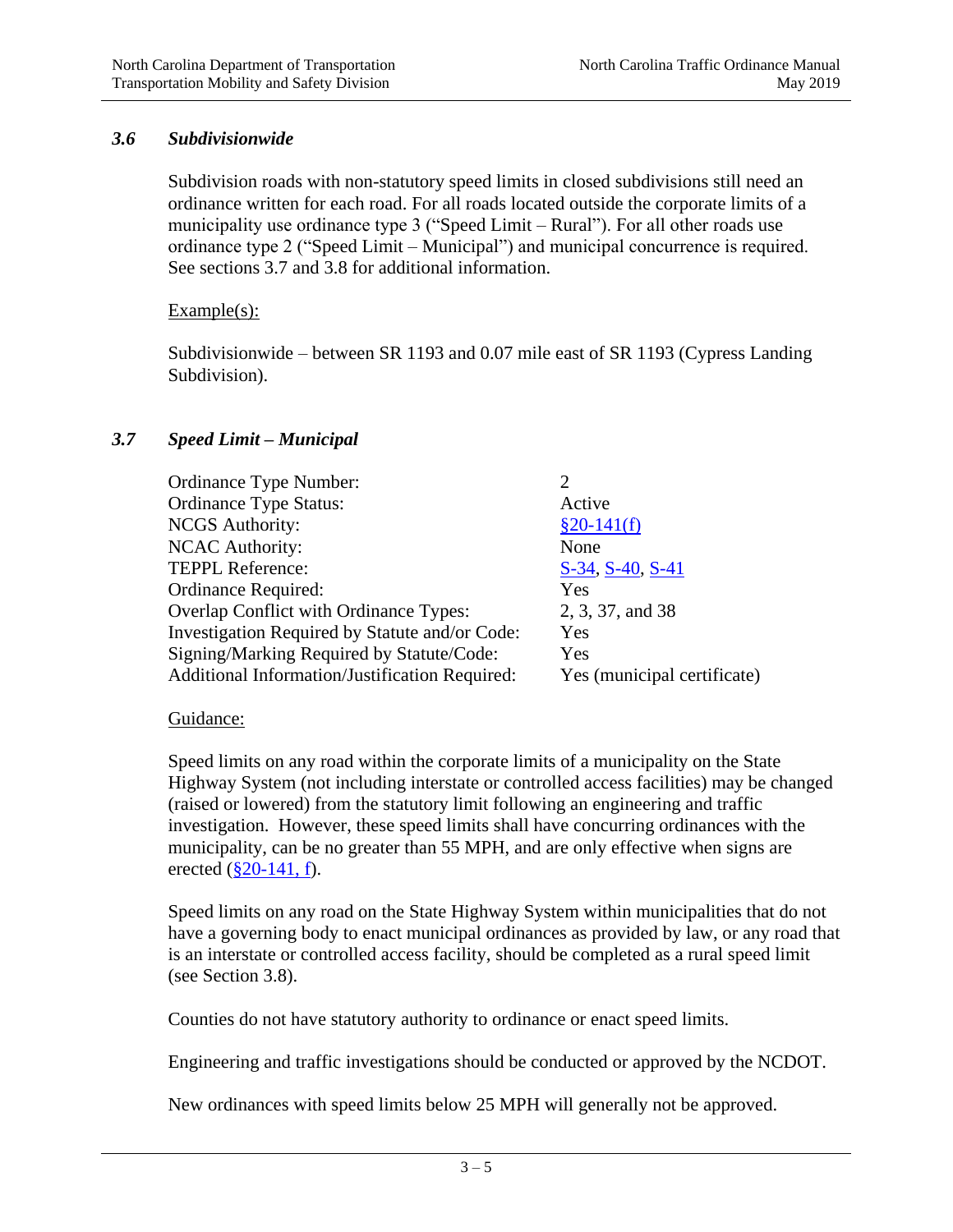Replacement ordinances with speed limits more than 10 MPH above or below the speed limit of the ordinance being replaced shall have justification provided.

In most cases, neither the "on road" nor municipal limits should not be used in the description of an ordinance as a reference feature.

**For speed limit changes stemming from the Secondary Roads Safety Program (SRSP), the initials "SRSP" shall be entered into the "Construction Project Number" field in TEAAS.**

 $Example(s)$ :

Between 0.02 mile east of US 15 Business and 0.33 mile east of US 15.

Between 0.3 mile west of NC 55 (Meeting Street) and US 70 – municipal concurrence not required due to the annexation clause in 20-141(f).

Between US 601 (Wilson Boulevard) and the end of state maintenance.

Subdivisionwide – between SR 1193 and 0.07 mile east of SR 1193 (Cypress Landing Subdivision).

NC 16 northbound off ramp between NC 16 and SR 3325 (Rock Station Road).

I 95 Southbound Welcome Center (excluding deceleration and acceleration segments).

I 73 Northbound Seagrove Rest Area and Visitor Center (excluding deceleration and acceleration segments).

I 73 Southbound Visitor Center (excluding deceleration and acceleration segments).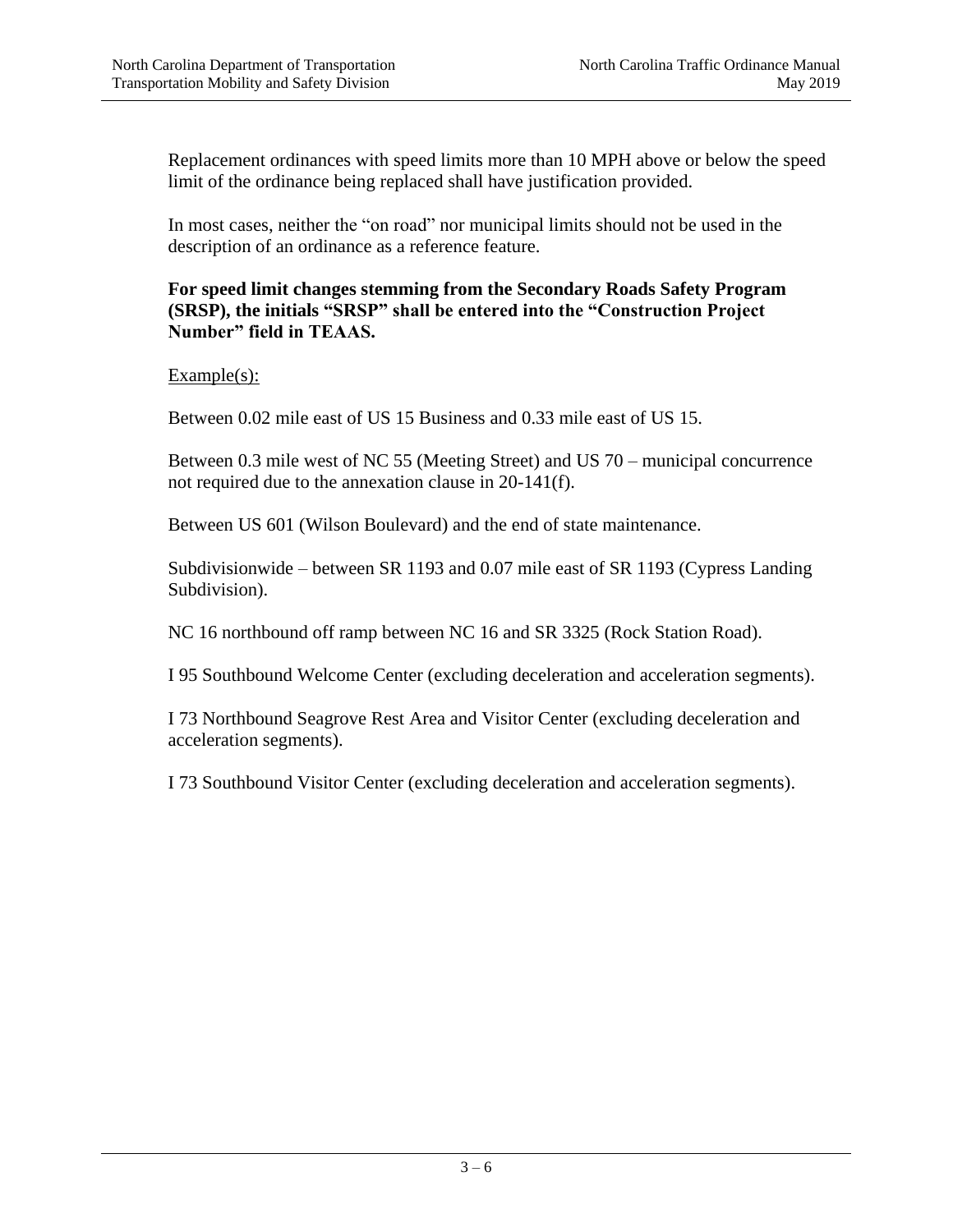# *3.8 Speed Limit – Rural*

| Active                       |
|------------------------------|
| $\S 20-141(d), \S 20-141(f)$ |
| None                         |
| S-34, S-36, S-40             |
| Yes                          |
| 2, 3, 37, and 38             |
| Yes                          |
| Yes                          |
| No                           |
|                              |

#### Guidance:

Speed limits on any road on the State Highway System outside the corporate limits of a municipality, or on any interstate or controlled access facility, may be lowered by NCDOT from the statutory limit following an engineering and traffic investigation, but are only effective when signs are erected  $(\frac{820-141}{, d})$ .

Speed limits on any interstate or controlled access facility on the State Highway System may be raised by NCDOT from the statutory limit, to a maximum of 70 MPH, following an engineering and traffic investigation but are only effective when signs are erected  $(\$20-141, d)$ .

Speed limits on any road on the State Highway System within municipalities that do not have a governing body to enact municipal ordinances as provided by law may be changed by NCDOT following an engineering and traffic investigation [\(§20-141, f\)](http://www.ncleg.net/gascripts/statutes/statutelookup.pl?statute=20-141).

Counties do not have statutory authority to ordinance or enact speed limits.

Engineering and traffic investigations should be conducted or approved by the NCDOT.

New ordinances with speed limits below 25 MPH will generally not be approved.

Replacement ordinances with speed limits more than 10 MPH above or below the speed limit of the ordinance being replaced shall have justification provided.

In most cases, neither the "on road" nor municipal limits should not be used in the description of an ordinance as a reference feature.

**For speed limit changes stemming from the Secondary Roads Safety Program (SRSP), the initials "SRSP" shall be entered into the "Construction Project Number" field in TEAAS.**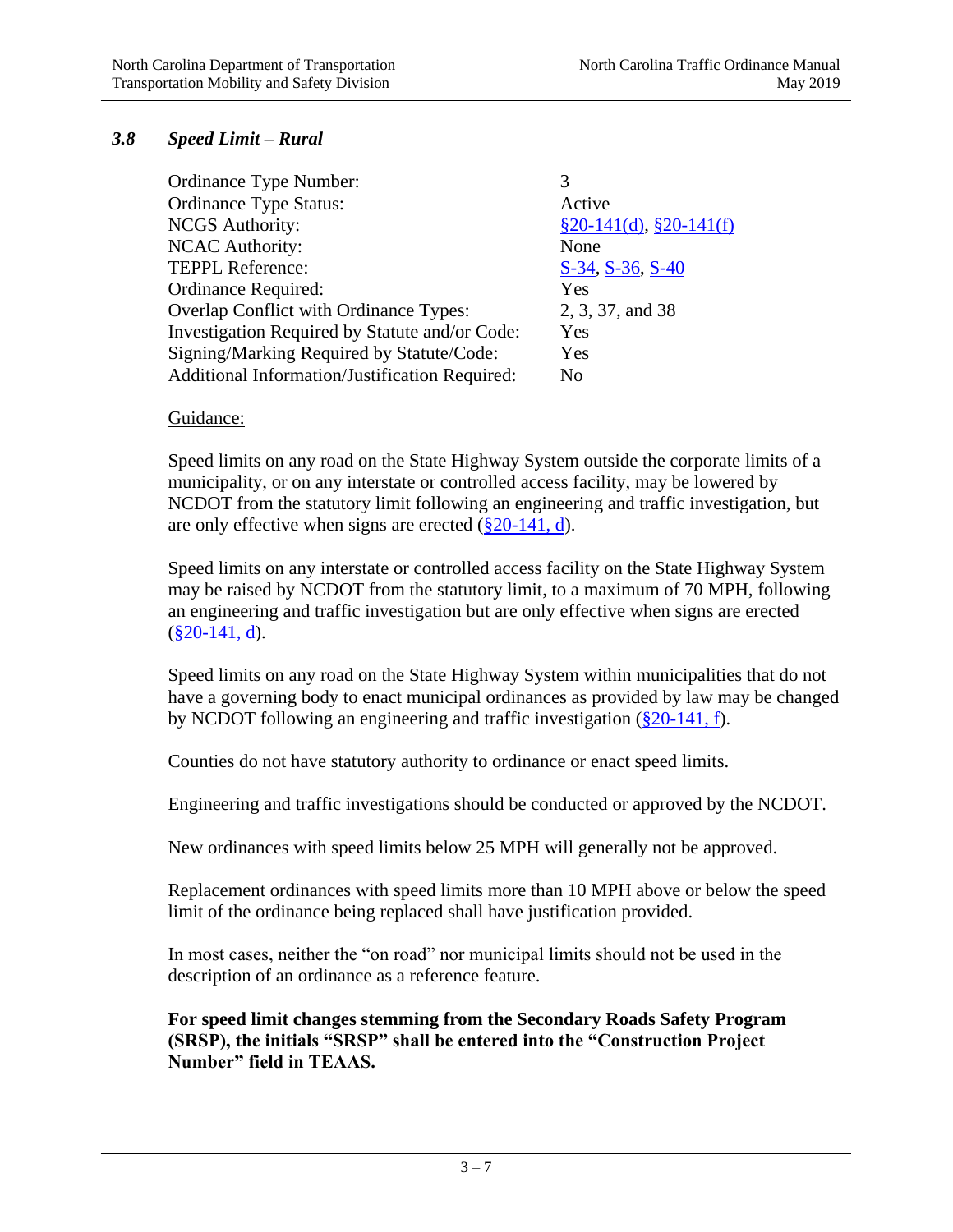Between SR 1564 and NC 42.

Between US 601 (Wilson Boulevard) and the end of state maintenance.

Subdivisionwide – between SR 1193 and 0.07 mile east of SR 1193 (Cypress Landing Subdivision).

NC 16 northbound off ramp between NC 16 and SR 3325 (Rock Station Road).

I 95 Southbound Welcome Center (excluding deceleration and acceleration segments).

I 73 Northbound Seagrove Rest Area and Visitor Center (excluding deceleration and acceleration segments).

I 73 Southbound Visitor Center (excluding deceleration and acceleration segments).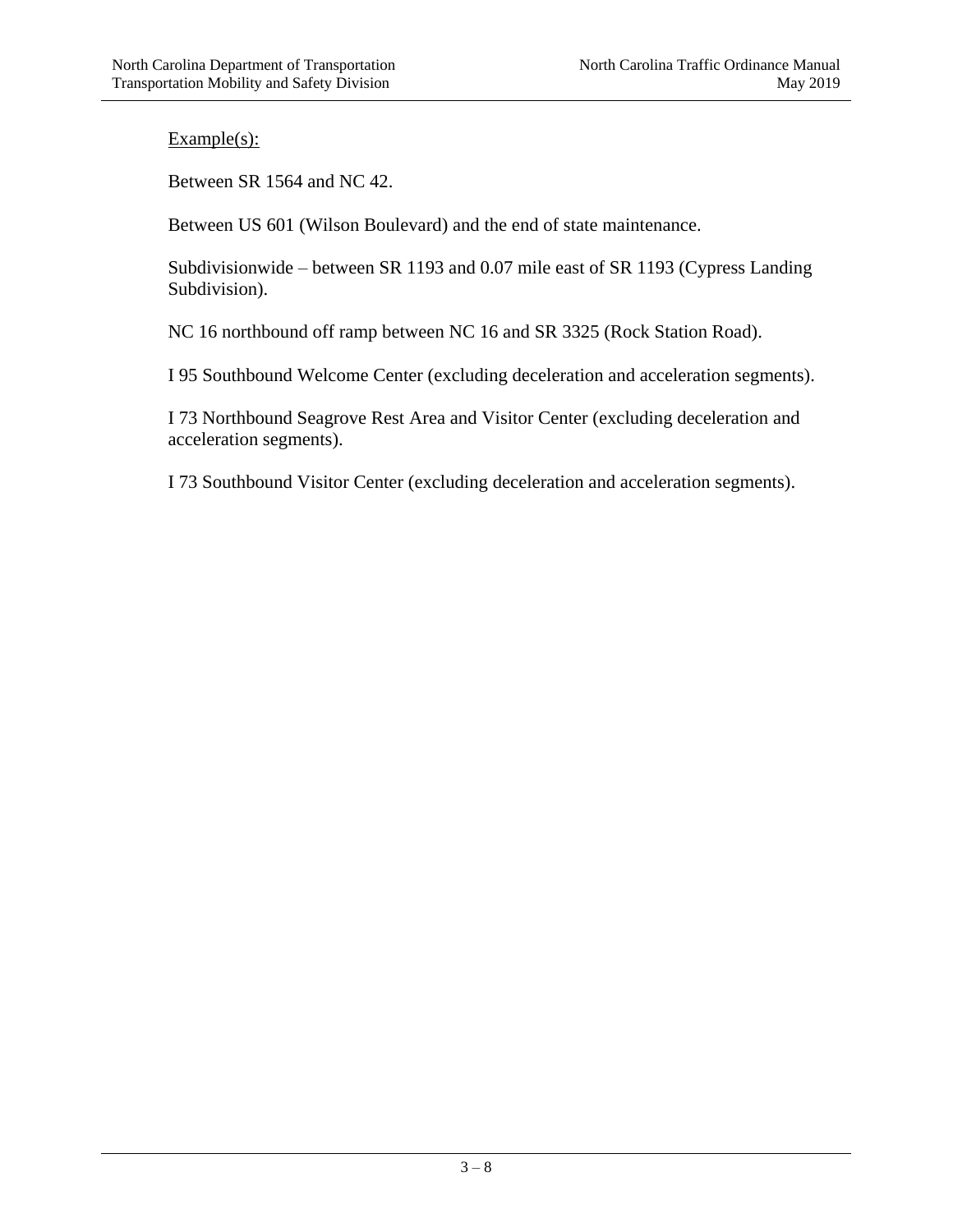# *3.9 School Zone Speed Limit*

| Ordinance Type Number:                         |                        |
|------------------------------------------------|------------------------|
| <b>Ordinance Type Status:</b>                  | Inactive               |
| <b>NCGS</b> Authority:                         | 20-141.1               |
| <b>NCAC Authority:</b>                         | None                   |
| <b>TEPPL Reference:</b>                        | S-11, S-12, S-14, S-46 |
| Ordinance Required:                            | Yes                    |
| Overlap Conflict with Ordinance Types:         | 17, 29, and 30         |
| Investigation Required by Statute and/or Code: | Yes                    |
| Signing/Marking Required by Statute/Code:      | Yes                    |
| Additional Information/Justification Required: | No.                    |
|                                                |                        |

### Guidance:

This ordinance type is no longer used (discontinued November 6, 2009) and is being phased out in favor of type 29 "School Zone Speed Limit – Municipal" and type 30 "School Zone Speed Limit – Rural" (see Sections 3.10 and 3.11).

#### Example(s):

N/A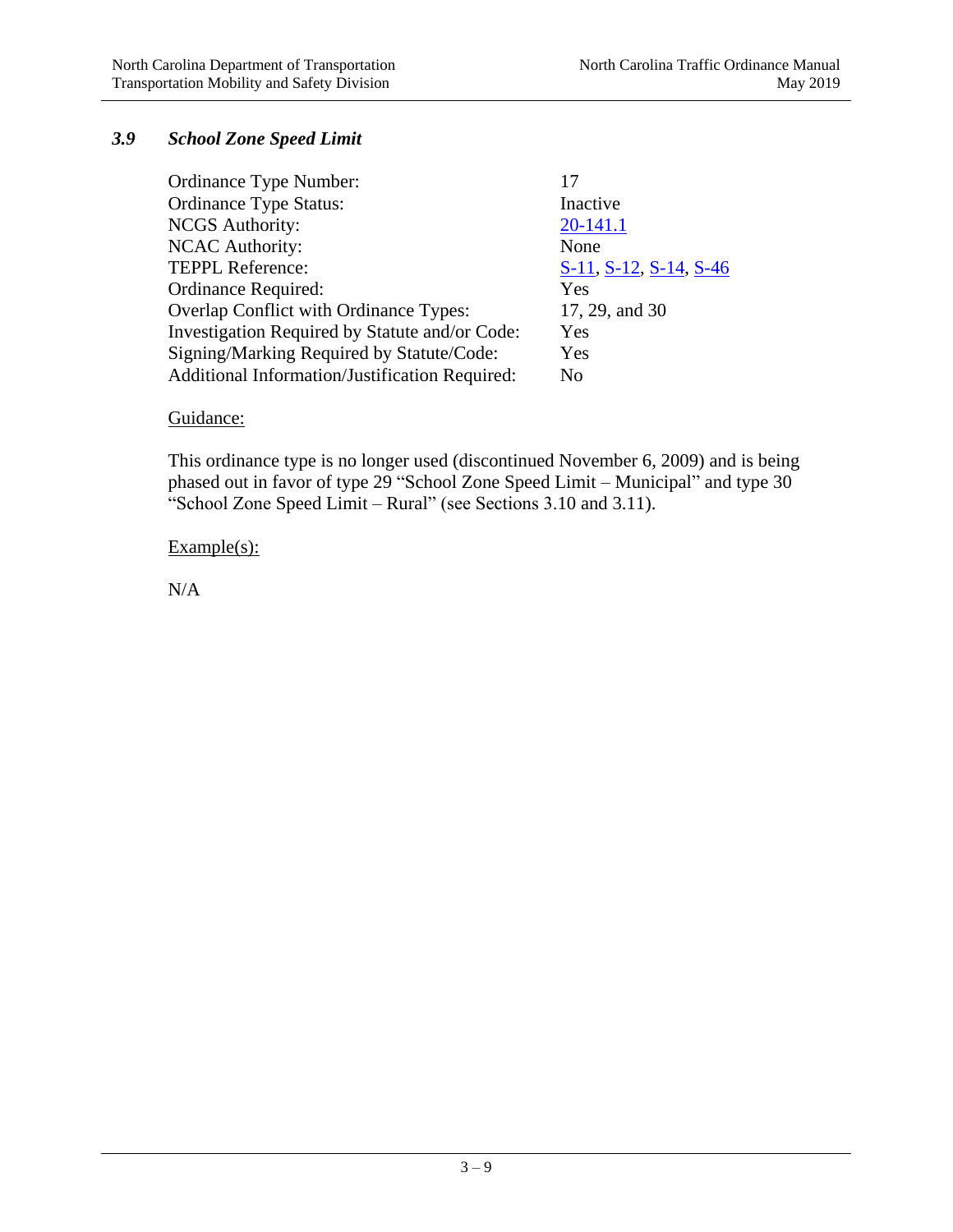# *3.10 School Zone Speed Limit – Municipal*

| Ordinance Type Number:                         | 29                     |
|------------------------------------------------|------------------------|
| <b>Ordinance Type Status:</b>                  | Active                 |
| <b>NCGS</b> Authority:                         | $§20-141.1$            |
| <b>NCAC Authority:</b>                         | None                   |
| <b>TEPPL Reference:</b>                        | S-11, S-12, S-14, S-46 |
| Ordinance Required:                            | Yes                    |
| Overlap Conflict with Ordinance Types:         | 17, 29, and 30         |
| Investigation Required by Statute and/or Code: | N <sub>0</sub>         |
| Signing/Marking Required by Statute/Code:      | Yes                    |
| Additional Information/Justification Required: | No                     |

#### Guidance:

Speed limits on any road on the State Highway System adjacent to or near a school (public, private, or parochial) may be lowered; however, these speed limits shall be no lower than 20 MPH (\$20-141.1).

Speed limits adjacent to or near a school (public, private, or parochial) on any road on the State Highway System outside municipal corporate limits should be completed as a rural school zone speed limit (see Section 3.11).

Speed limits are only effective when signs are erected indicating the presence of a school zone, the maximum speed, and the days and hours that the speed limit is in effect. A timed flasher may be used in lieu of signs indicating days and hours  $(\frac{8}{20} - 141.1)$ .

### Example(s):

Between 0.2 mile west of NC 89 (Avery Street) and US 1 (Mountain Academy, in effect from 30 minutes before to 30 minutes after school begins and ends on school days only).

Between 0.05 mile south of SR 1300 and 0.2 mile south of SR 1300 (Piedmont Academy, in effect from 7:30 a.m. to 9:00 a.m., and 3:00 p.m. to 4:00 p.m., on school days only).

Between 0.3 mile west of NC 55 (Meeting Street) and US 70 (Durham Academy, in effect from 30 minutes before to 30 minutes after school begins and ends on school days only) – municipal concurrence not required due to the annexation clause in 20-141(f).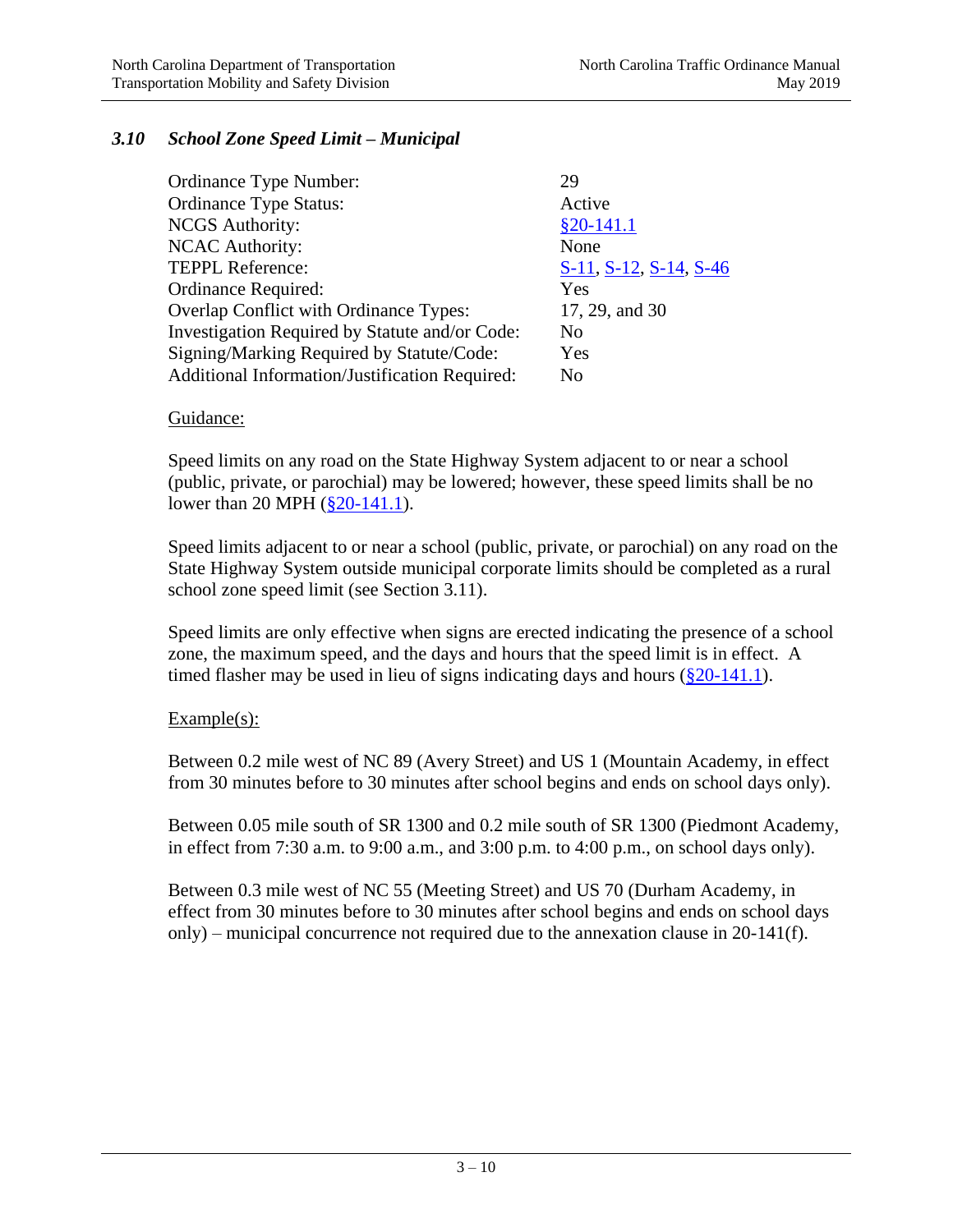# *3.11 School Zone Speed Limit – Rural*

| Ordinance Type Number:                         | 30                     |
|------------------------------------------------|------------------------|
| <b>Ordinance Type Status:</b>                  | Active                 |
| <b>NCGS</b> Authority:                         | $§20-141.1$            |
| <b>NCAC Authority:</b>                         | None                   |
| <b>TEPPL Reference:</b>                        | S-11, S-12, S-14, S-46 |
| Ordinance Required:                            | Yes                    |
| Overlap Conflict with Ordinance Types:         | 17, 29, and 30         |
| Investigation Required by Statute and/or Code: | No                     |
| Signing/Marking Required by Statute/Code:      | Yes                    |
| Additional Information/Justification Required: | No                     |

#### Guidance:

Speed limits on any road on the State Highway System adjacent to or near a school (public, private, or parochial) may be lowered; however, these speed limits shall be no lower than 20 MPH ( $\S 20$ -141.1).

Speed limits adjacent to or near a school (public, private, or parochial) on any road on the State Highway System inside municipal corporate limits should be completed as a municipal school zone speed limit (see Section 3.10).

Counties do not have statutory authority to ordinance or enact speed limits.

Speed limits are only effective when signs are erected indicating the presence of a school zone, the maximum speed, and the days and hours that the speed limit is in effect. A timed flasher may be used in lieu of signs indicating days and hours  $(\S 20-141.1)$ .

### Example(s):

Between 0.19 mile east of SR 2811 and 0.07 mile east of SR 2810 (Eastern Guilford High School, in effect from 30 minutes before to 30 minutes after school begins and ends on school days only).

Between 0.05 mile south of SR 1300 and 0.2 mile south of SR 1300 (Piedmont Academy, in effect from 7:30 a.m. to 9:00 a.m., and 3:00 p.m. to 4:00 p.m., on school days only).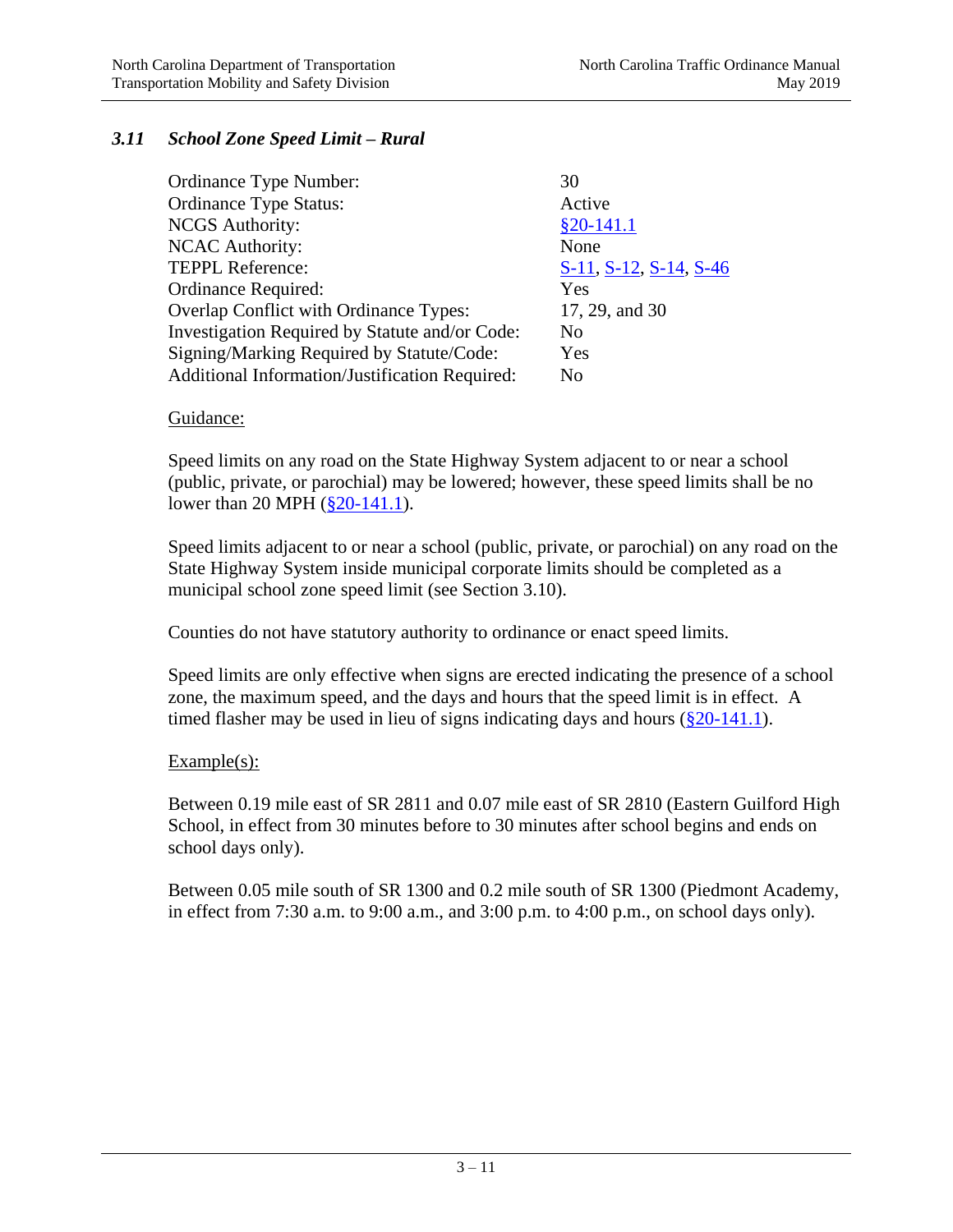# *3.12 Speed Zone – Temporary*

| Ordinance Type Number:                         |           |
|------------------------------------------------|-----------|
| <b>Ordinance Type Status:</b>                  | Inactive  |
| <b>NCGS</b> Authority:                         | $§20-141$ |
| <b>NCAC</b> Authority:                         | None      |
| <b>TEPPL Reference:</b>                        | None      |
| Ordinance Required:                            | Yes       |
| Overlap Conflict with Ordinance Types:         | 5         |
| Investigation Required by Statute and/or Code: | Yes       |
| Signing/Marking Required by Statute/Code:      | Yes       |
| Additional Information/Justification Required: | No        |

#### Guidance:

Temporary speed limit ordinances are used to reduce speed limits for specific periods and conditions.

#### **Temporary speed limit ordinances shall not be used for construction or other work activities – use work zone ordinances for these conditions. See Sections 3.13 and 3.14 for more information.**

The specific condition (county fair, seasonal, tourism, etc.), and the beginning and ending date(s) and time(s), for the reduction in speed, shall be listed in the ordinance.

Speed limits in areas outside the corporate limits of a municipality, or on any interstate or controlled access facility (rural or municipal) on the State Highway System, may be lowered by NCDOT from the statutory limit following an engineering and traffic investigation, but are only effective when signs are erected [\(§20-141, d\)](http://www.ncleg.net/gascripts/statutes/statutelookup.pl?statute=20-141).

Speed limits on any interstate or controlled access facility on the State Highway System may be raised by NCDOT from the statutory limit (to a maximum of 70 MPH) following an engineering and traffic investigation, but are only effective when signs are erected  $(\$20-141, d)$ .

Speed limits on any road on the State Highway System within municipalities that do not have a governing body to enact municipal ordinances as provided by law may be changed by NCDOT following an engineering and traffic investigation [\(§20-141, f\)](http://www.ncleg.net/gascripts/statutes/statutelookup.pl?statute=20-141).

Counties do not have statutory authority to ordinance or enact speed limits.

Engineering and traffic investigations should be conducted or approved by the NCDOT.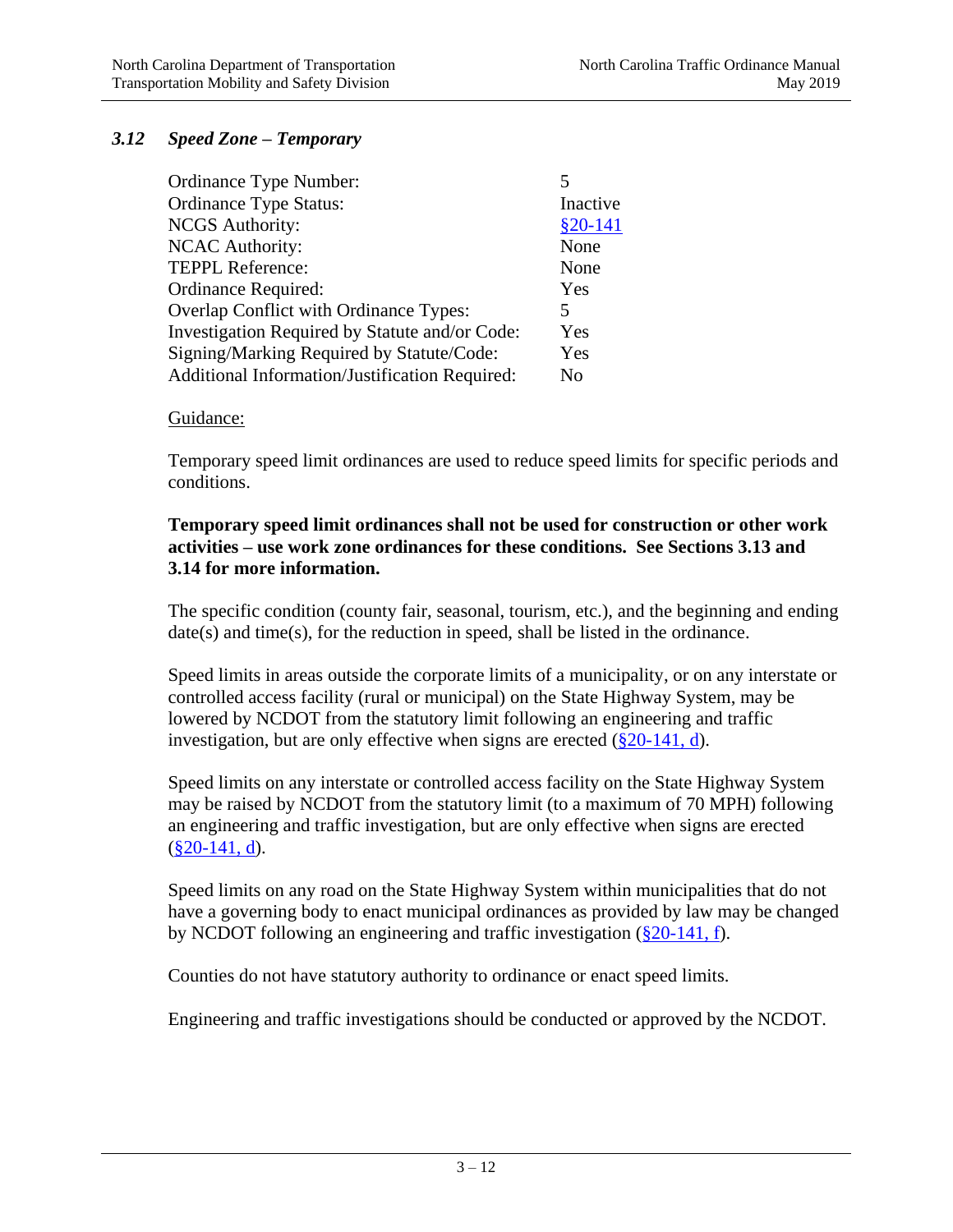Between SR 1010 (Ten-Ten Road) and NC 50 (Benson Highway) for seasonal beach traffic (from 6:00 a.m. the Friday before Memorial Day to 6:00 p.m. the Tuesday following Labor Day).

Between SR 2365 (Greenville Road) and SR 1145 (Johnny Baker Road) for the Pitt County Fair (from 8:00 a.m. on Friday, September 19, 2008 to 8:00 a.m. on Monday, September 22, 2008).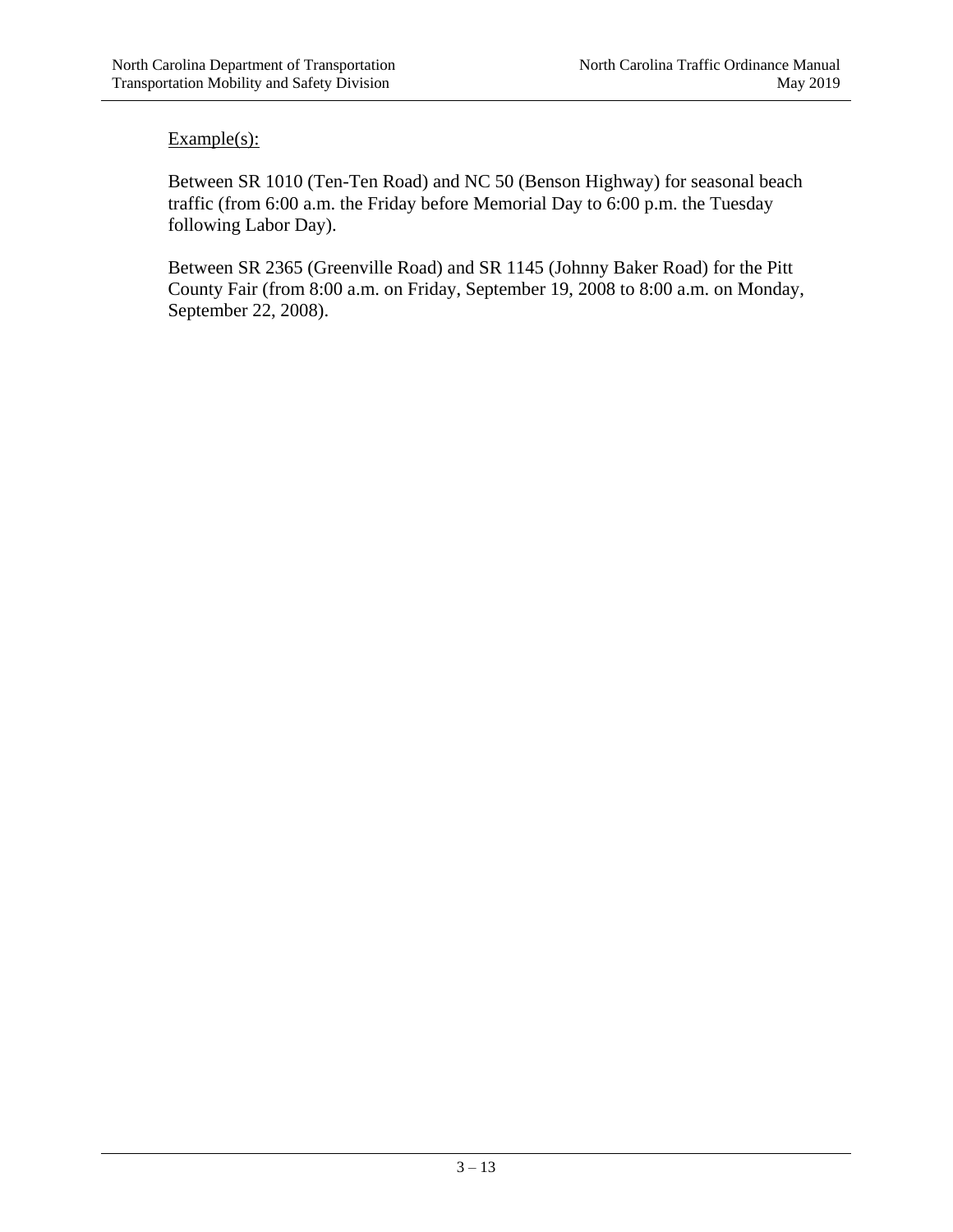# *3.13 Work Zone Speed Limit*

| Ordinance Type Number:                         | 9                                     |
|------------------------------------------------|---------------------------------------|
| <b>Ordinance Type Status:</b>                  | Active                                |
| <b>NCGS</b> Authority:                         | $§20-141(d)$                          |
| <b>NCAC Authority:</b>                         | None                                  |
| <b>TEPPL Reference:</b>                        | $W-21, W-28$                          |
| Ordinance Required:                            | Yes                                   |
| <b>Overlap Conflict with Ordinance Types:</b>  | 9 and 36                              |
| Investigation Required by Statute and/or Code: | Yes                                   |
| Signing/Marking Required by Statute/Code:      | Yes                                   |
| Additional Information/Justification Required: | Yes (work zone justification package) |

#### Guidance:

A completed "Work Zone Ordinance Request Form" is required along with justification for the work zone speed limit (it is preferred that these items are sent to the Region from Work Zone Traffic Control). Division or other projects that come directly to a Region should be referred to Work Zone Traffic Control.

The ordinance shall have fixed beginning and ending points that are static and do not move.

The beginning and ending points of the ordinance do not have to match the beginning and ending points of the work zone (i.e. they can start before, at, or beyond the beginning of the work zone, and they can end within, at, or beyond the end of the work zone) depending on conditions (sight distance, etc.).

The ordinance shall have a fixed speed limit that is static and does not change.

The ordinance shall be in effect 24 hours per day, 7 days per week.

The ordinance shall be tied to a specific project (or projects). The project number(s) shall be entered in the "Construction Project Number" field in TEAAS.

#### Example(s):

Between 0.58 miles west of SR 1443 (Broughton Road) and 0.92 miles east of SR 1443 (B-2341).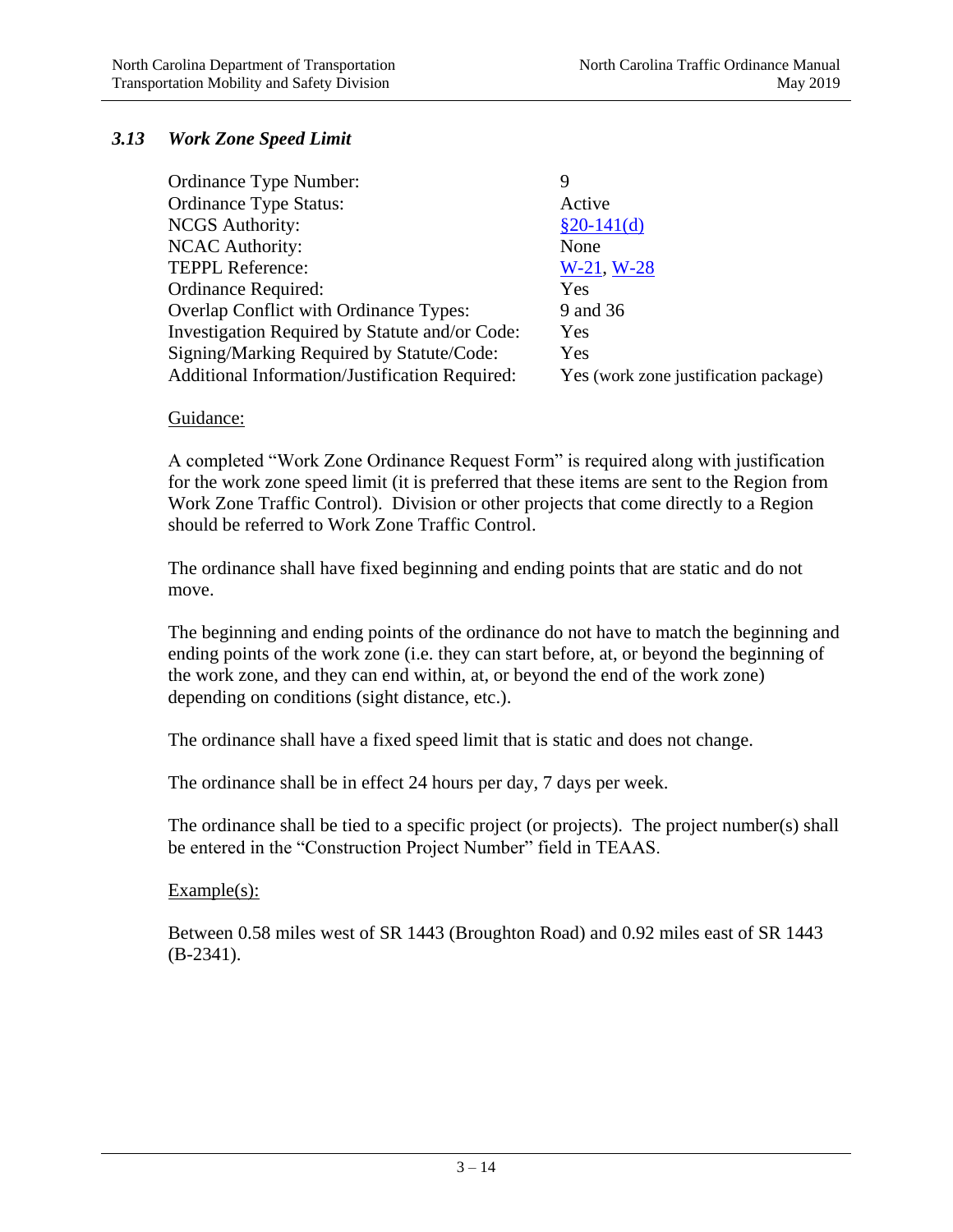# *3.14 Work Zone Variable Speed Limit*

| Ordinance Type Number:                         | 36                                    |
|------------------------------------------------|---------------------------------------|
| <b>Ordinance Type Status:</b>                  | Active                                |
| <b>NCGS</b> Authority:                         | $§20-141(d)$                          |
| <b>NCAC Authority:</b>                         | None                                  |
| <b>TEPPL Reference:</b>                        | $W-21, W-28$                          |
| Ordinance Required:                            | Yes                                   |
| Overlap Conflict with Ordinance Types:         | 9 and 36                              |
| Investigation Required by Statute and/or Code: | Yes                                   |
| Signing/Marking Required by Statute/Code:      | Yes                                   |
| Additional Information/Justification Required: | Yes (work zone justification package) |

### Guidance:

A completed "Work Zone Ordinance Request Form" is required along with justification for the work zone variable speed limit (it is preferred that these items are sent to the Region from Work Zone Traffic Control). Division or other projects that come directly to a Region should be referred to Work Zone Traffic Control.

The beginning and ending points of the ordinance do not have to match the beginning and ending points of the work zone (i.e. they can start before, at, or beyond the beginning of the work zone, and they can end within, at, or beyond the end of the work zone) depending on conditions (sight distance, etc.).

The ordinance shall be tied to a specific project (or projects). The project number(s) shall be entered in the "Construction Project Number" field in TEAAS.

The speed limit indicated in the car and truck speed limit fields in TEAAS will be considered the minimum maximum speed limit for those types of vehicles.

The lower and upper speed limit range (surrounded by asterisks) and the incremental movement (5 MPH, 10 MPH, etc.) between the lower and upper speed limits shall be included in the ordinance description.

The actual condition(s) when the speed limit will be in effect (i.e. – when work is taking place) and the phrase "based on conditions in the field" shall also be included in the ordinance description.

Resident engineers shall indicate the locations, speed limits, and dates in their project diaries of where the variable work zone speed limits were posted and when they were in effect.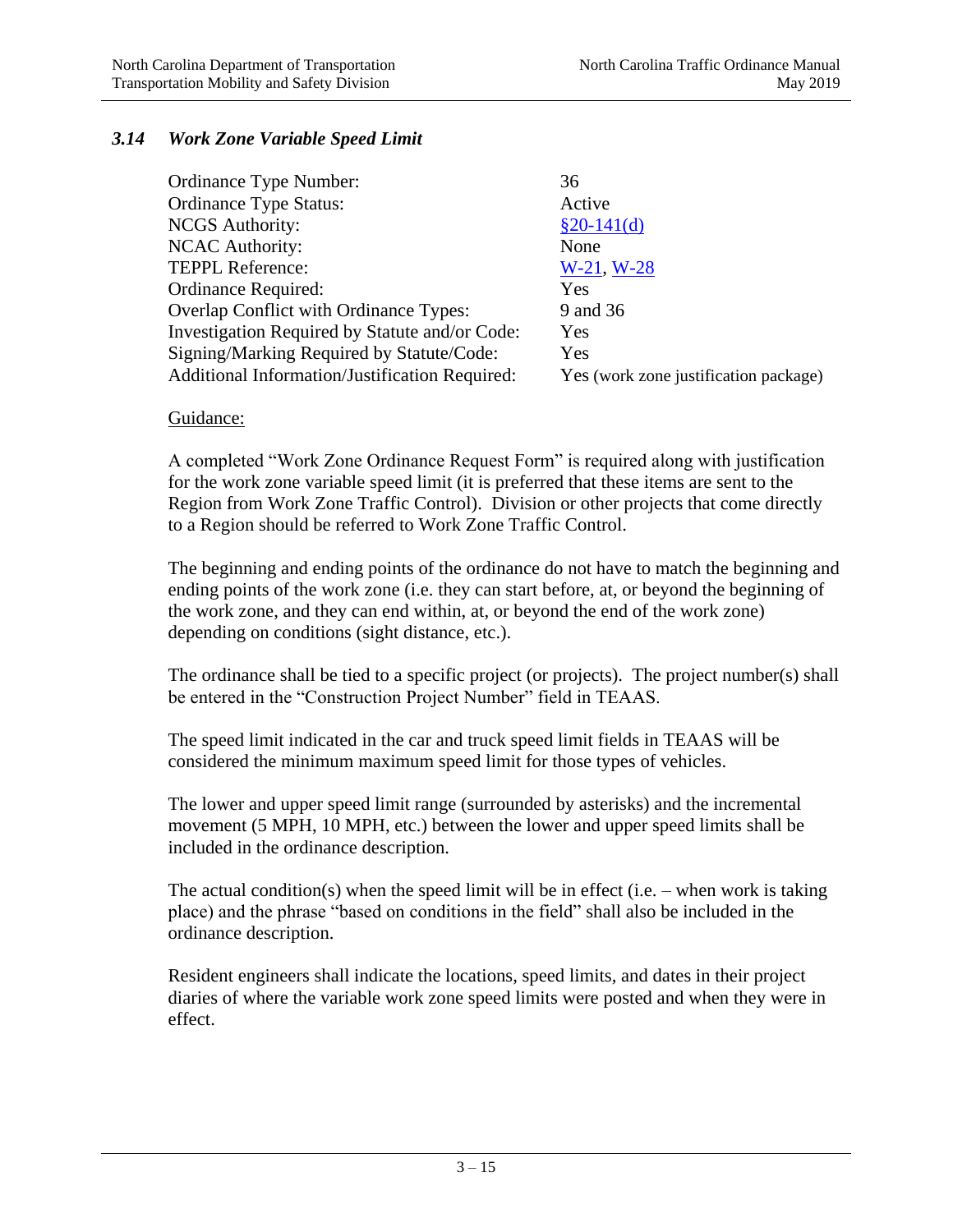\*45 MPH or 55 MPH\* in an increment of 10 MPH, based on conditions in the field, between 0.2 mile south of the Virginia State Line and the Virginia State Line, to be in effect only when workers are present and/or lane closures are implemented and signs are posted (I-4906).

# *3.15 Work Zone Speeding Penalty*

| Ordinance Type Number:                         | 10                                    |
|------------------------------------------------|---------------------------------------|
| <b>Ordinance Type Status:</b>                  | Active                                |
| <b>NCGS</b> Authority:                         | $$20-141(i2)$                         |
| <b>NCAC Authority:</b>                         | None                                  |
| <b>TEPPL Reference:</b>                        | S-49, W-25, W-28                      |
| Ordinance Required:                            | Yes                                   |
| Overlap Conflict with Ordinance Types:         | None                                  |
| Investigation Required by Statute and/or Code: | Yes                                   |
| Signing/Marking Required by Statute/Code:      | Yes                                   |
| Additional Information/Justification Required: | Yes (work zone justification package) |

# Guidance:

A completed "Work Zone Ordinance Request Form" is required along with justification for the work zone speeding penalty (it is preferred that these items are sent to the Region from Work Zone Traffic Control). Division or other projects that come directly to a Region should be referred to Work Zone Traffic Control.

The ordinance shall be tied to a specific project (or projects). The project number(s) shall be entered in the "Construction Project Number" field in TEAAS.

A work zone speeding penalty may only be written for areas within an actual work zone and may not precede, or extend beyond, the actual work zone limits  $(\S 20-141, \S 2)$ .

The ordinance shall begin with the verbiage "Between the first sign that informs motorists of a work zone speeding penalty and the last sign that informs motorists of the end of the work zone speeding penalty…" to indicate the penalty is only for speeding in that segment of the work zone  $(\frac{8}{20} - 141, \frac{1}{2})$ .

### $Example(s)$ :

Between the first sign that informs motorists of a work zone speeding penalty and the last sign that informs motorists of the end of the work zone speeding penalty, between 0.3 mile east of SR 1203 and 0.2 miles west of SR 1454 (B-2341).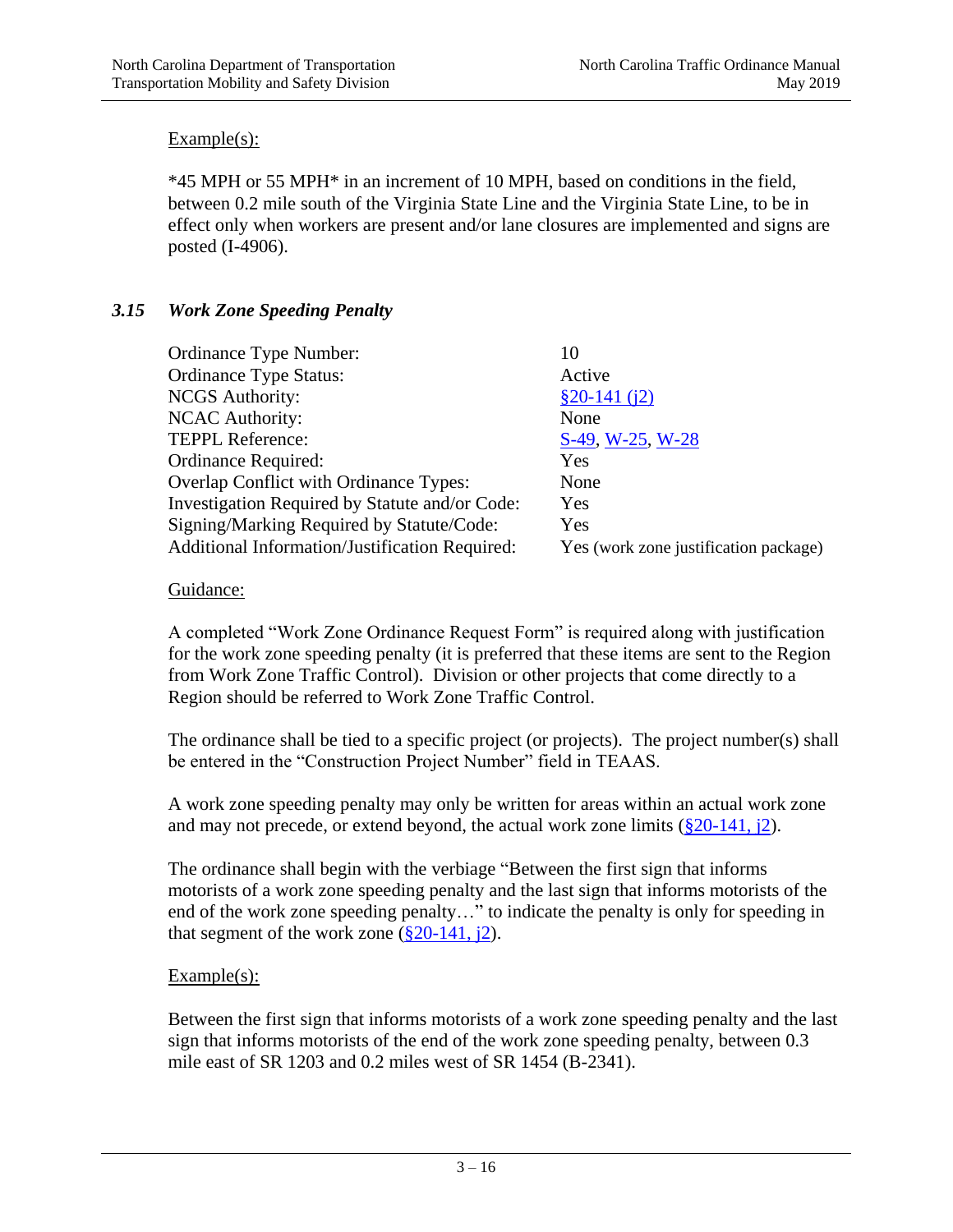# *3.16 Minimum Speed – Municipal*

| Ordinance Type Number:                                | 31                          |
|-------------------------------------------------------|-----------------------------|
| <b>Ordinance Type Status:</b>                         | Active                      |
| <b>NCGS</b> Authority:                                | $§20-141(g)$                |
| <b>NCAC Authority:</b>                                | None                        |
| TEPPL Reference:                                      | $M-22$                      |
| Ordinance Required:                                   | Sometimes (see "Guidance")  |
| <b>Overlap Conflict with Ordinance Types:</b>         | 16, 31, and 32              |
| Investigation Required by Statute and/or Code:        | Yes                         |
| Signing/Marking Required by Statute/Code:             | Yes                         |
| <b>Additional Information/Justification Required:</b> | Yes (municipal certificate) |
|                                                       |                             |

#### Guidance:

No ordinance is required for interstates and other primary highways that have a maximum speed limit of 55 MPH or greater if the minimum speed limit is 40 MPH for roads with a posted speed limit of 55 MPH, or if the minimum speed limit is 45 MPH for roads with a posted speed limit of 60 MPH or greater  $(\frac{8}{20} - 141, c$  – see Section 3.1, "Statutory Speed Limits").

Minimum speed limits on other roads on the State Highway System within the corporate limits of a municipality may be established following an engineering and traffic investigation that determines slow speeds on any part of the road "considerably impede the normal and reasonable movement of traffic." However, these speed limits shall have concurring ordinances with the municipality and are only effective when signs are erected  $(\S 20 - 141, g)$ .

Minimum speed limits on any road on the State Highway System within municipalities that do not have a governing body to enact municipal ordinances as provided by law should be completed as a rural minimum speed limit  $(\frac{820-141}{16}, f - \frac{1}{16}$  Section 3.17, "Minimum Speed – Rural").

Engineering and traffic investigations should be conducted or approved by the NCDOT.

Counties do not have statutory authority to ordinance or enact speed limits.

A minimum speed limit does not apply to "farm tractors or other motor vehicles operating at reasonable speeds for the type and nature of such vehicles"  $(\frac{820-141}{,} g)$ .

### Example(s):

Between SR 1101 (Stewart Road) and 0.35 miles south of NC 42.

Between 0.3 mile west of NC 55 (Meeting Street) and US 70 – municipal concurrence not required due to the annexation clause in 20-141(f).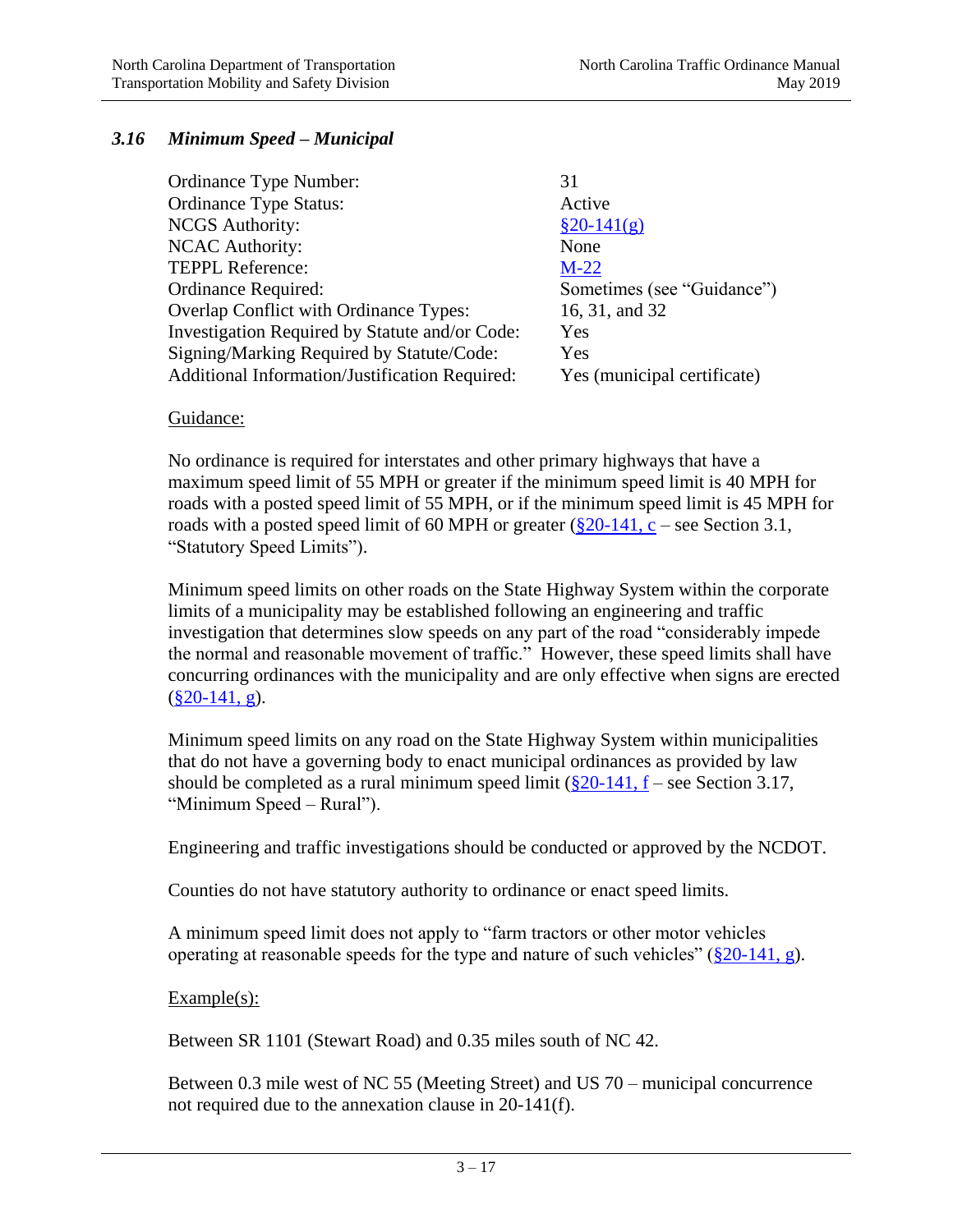# *3.17 Minimum Speed – Rural*

| <b>Ordinance Type Status:</b><br>Active                          |  |
|------------------------------------------------------------------|--|
| <b>NCGS</b> Authority:<br>$\frac{820 - 141(g)}{g}$               |  |
| <b>NCAC Authority:</b><br>None                                   |  |
| <b>TEPPL Reference:</b><br>$M-22$                                |  |
| Sometimes (see "Guidance")<br>Ordinance Required:                |  |
| <b>Overlap Conflict with Ordinance Types:</b><br>16, 31, and 32  |  |
| Investigation Required by Statute and/or Code:<br>Yes            |  |
| Signing/Marking Required by Statute/Code:<br>Yes                 |  |
| Additional Information/Justification Required:<br>N <sub>0</sub> |  |

#### Guidance:

No ordinance is required for interstates and other primary highways that have a maximum speed limit of 55 MPH or greater if the minimum speed limit is 40 MPH for roads with a posted speed limit of 55 MPH, or if the minimum speed limit is 45 MPH for roads with a posted speed limit of 60 MPH or greater  $(\S 20-141, c$  – see Section 3.1, "Statutory Speed Limits").

For all other roads in areas outside the corporate limits of a municipality on the State Highway System, minimum speed limits may be established by NCDOT following an engineering and traffic investigation that determines slow speeds on any part of the road "considerably impede the normal and reasonable movement of traffic." However, minimum speed limits are only effective when signs are erected  $(\frac{820-141}{9})$ .

Minimum speed limits on any road on the State Highway System within municipalities that do not have a governing body to enact municipal ordinances as provided by law may be set by NCDOT following an engineering and traffic investigation  $(\frac{820-141}{\hbar})$ .

Counties do not have statutory authority to ordinance or enact speed limits.

Engineering and traffic investigations should be conducted or approved by the NCDOT.

A minimum speed limit does not apply to "farm tractors or other motor vehicles operating at reasonable speeds for the type and nature of such vehicles"  $(\frac{820-141}{9})$ .

#### Example(s):

Between 0.42 miles north of US 64 and 0.78 miles south of US 64.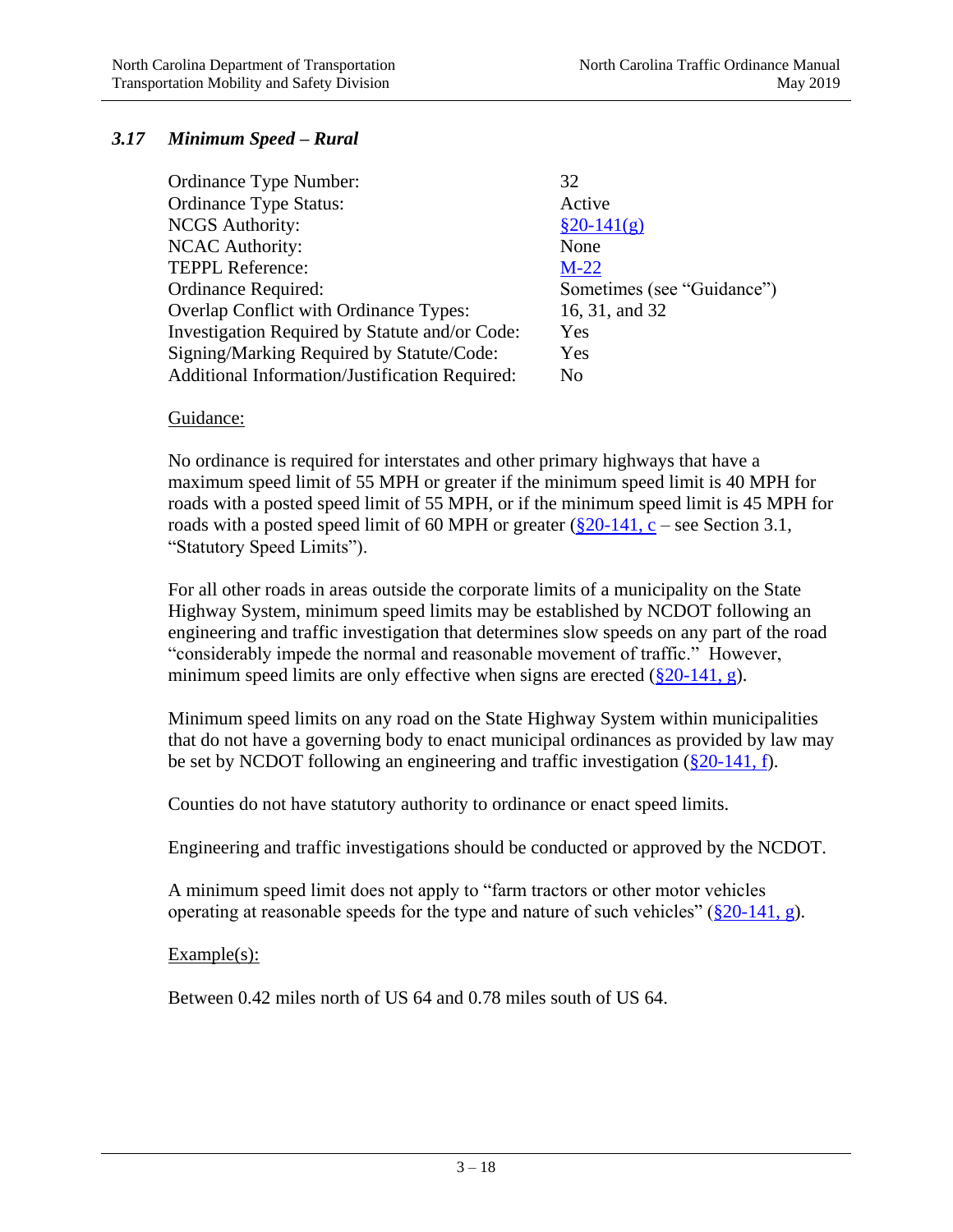# *3.18 Speed Limit on Structures*

| Ordinance Type Number:                         | 33        |
|------------------------------------------------|-----------|
| <b>Ordinance Type Status:</b>                  | Active    |
| <b>NCGS</b> Authority:                         | $$20-144$ |
| <b>NCAC Authority:</b>                         | None      |
| <b>TEPPL Reference:</b>                        | None      |
| Ordinance Required:                            | Yes       |
| Overlap Conflict with Ordinance Types:         | None      |
| Investigation Required by Statute and/or Code: | Yes       |
| Signing/Marking Required by Statute/Code:      | Yes       |
| Additional Information/Justification Required: | No        |

### Guidance:

When speed may affect the safety of a public structure (bridge, causeway, or viaduct), a safety and engineering study shall be used to determine the maximum safe speed for the structure  $(\S 20 - 144)$ .

Safety and engineering studies should be conducted or approved by the NCDOT.

Municipal concurrence is not required if the structure is within the corporate limits of a municipality  $(\frac{820-144}{8})$ .

### $Example(s)$ :

Bridge 170276 over Southern Railroad.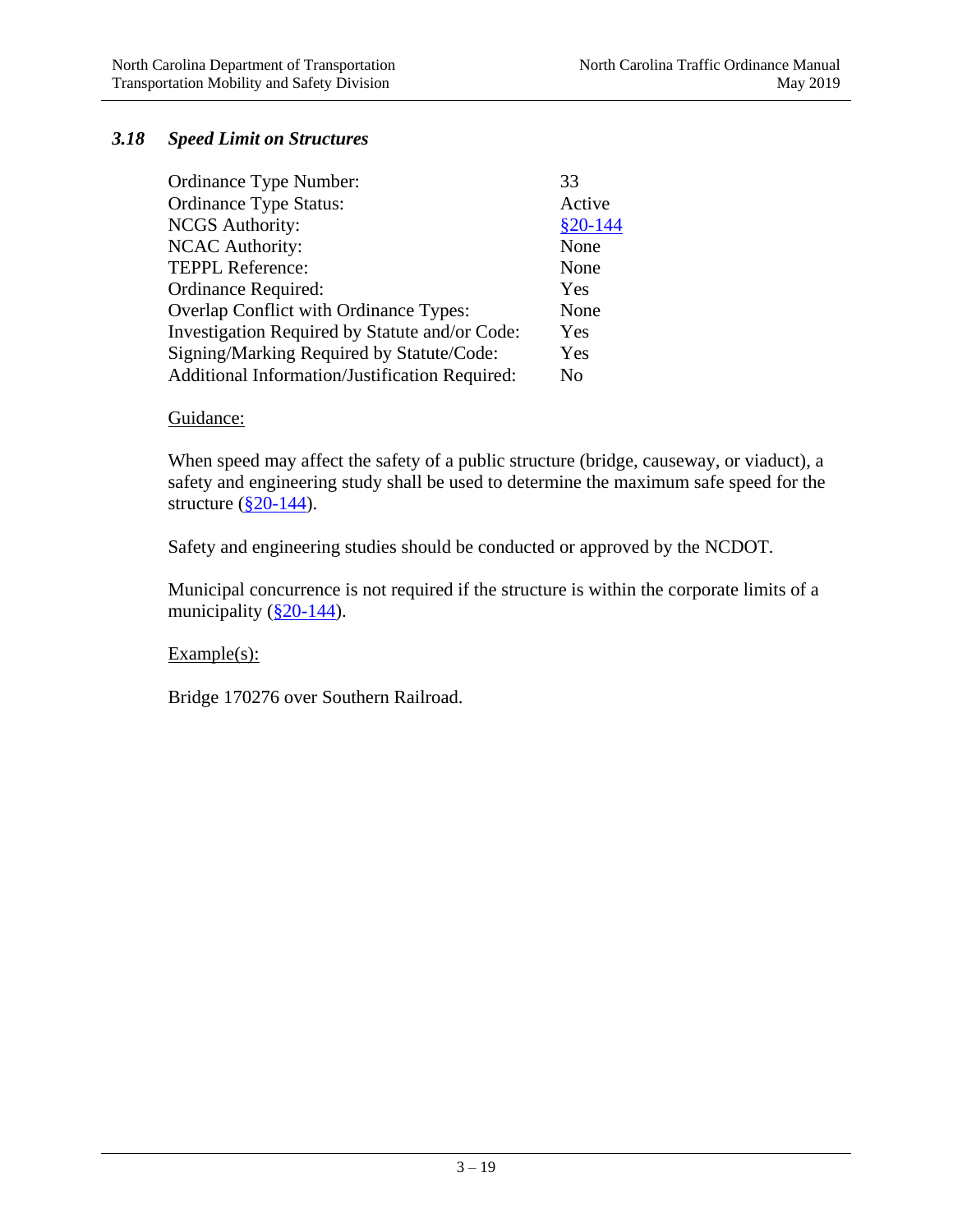# *3.19 Night Time Speed Limit – Municipal*

| Ordinance Type Number:                         | 34                          |
|------------------------------------------------|-----------------------------|
| <b>Ordinance Type Status:</b>                  | Active                      |
| <b>NCGS</b> Authority:                         | $§20-141(f)$                |
| <b>NCAC Authority:</b>                         | None                        |
| <b>TEPPL Reference:</b>                        | S-34, S-40, S-41            |
| Ordinance Required:                            | Yes                         |
| Overlap Conflict with Ordinance Types:         | 34 and 35                   |
| Investigation Required by Statute and/or Code: | Yes                         |
| Signing/Marking Required by Statute/Code:      | Yes                         |
| Additional Information/Justification Required: | Yes (municipal certificate) |
|                                                |                             |

### Guidance:

Speed limits on any road within the corporate limits of a municipality on the State Highway System (not including interstate or controlled access facilities) may be changed (raised or lowered) from the statutory limit following an engineering and traffic investigation. However, these speed limits shall have concurring ordinances with the municipality, can be no greater than 55 MPH, and are only effective when signs are erected  $(\S 20 - 141, f)$ .

Speed limits on any road on the State Highway System within municipalities that do not have a governing body to enact municipal ordinances as provided by law, or any road that is an interstate or controlled access facility, should be completed as a rural night time speed limit (see Section 3.20).

Counties do not have statutory authority to ordinance or enact speed limits.

Engineering and traffic investigations should be conducted or approved by the NCDOT.

### Example(s):

Between SR 1478 (Sunset Road) and SR 1001 (River Road).

Between 0.3 mile west of NC 55 (Meeting Street) and US 70 – municipal concurrence not required due to the annexation clause in 20-141(f).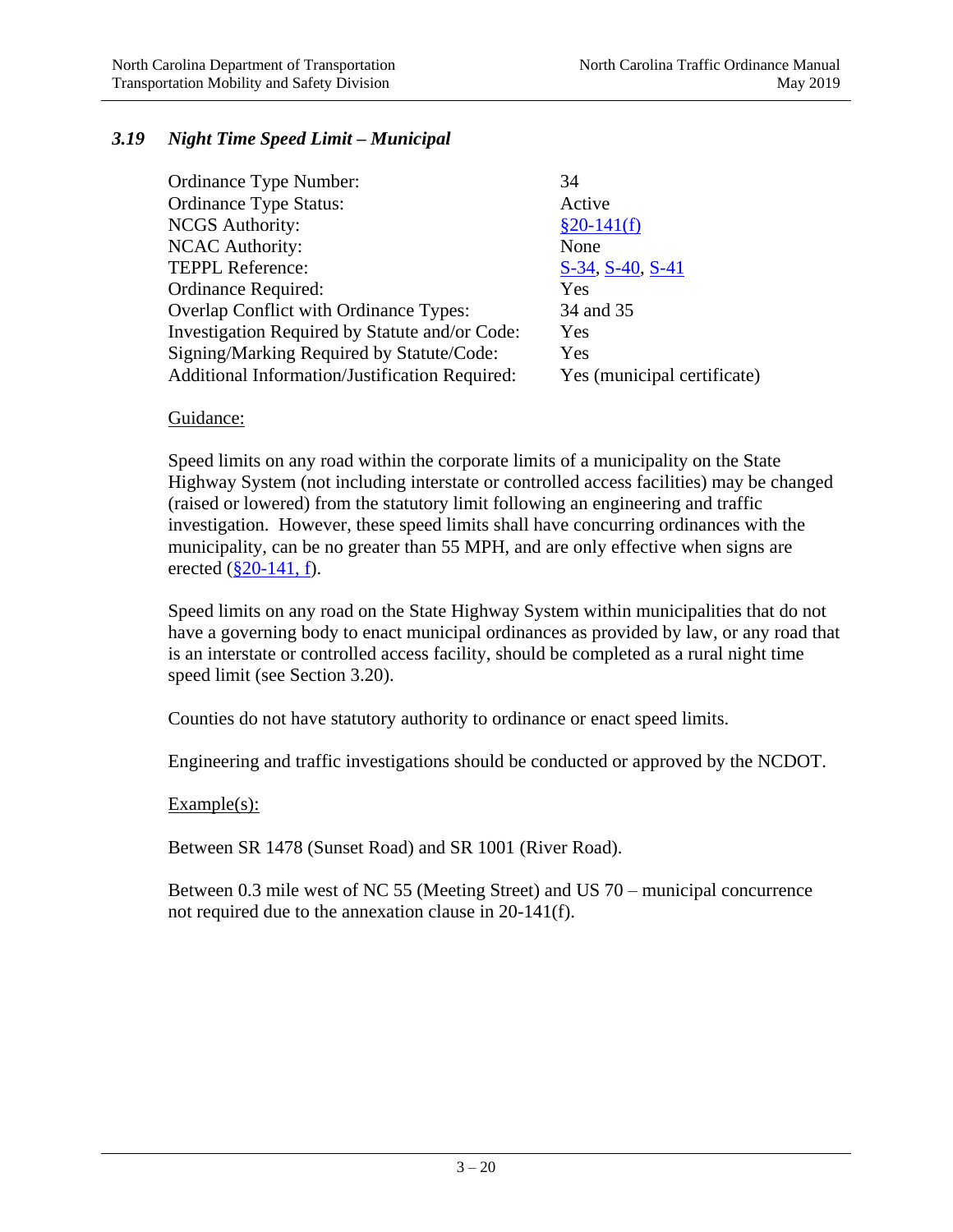### *3.20 Night Time Speed Limit – Rural*

| Ordinance Type Number:                         | 35               |
|------------------------------------------------|------------------|
| <b>Ordinance Type Status:</b>                  | Active           |
| <b>NCGS</b> Authority:                         | $§20-141$ (d, f) |
| <b>NCAC Authority:</b>                         | None             |
| <b>TEPPL Reference:</b>                        | $S-34, S-40$     |
| Ordinance Required:                            | Yes              |
| Overlap Conflict with Ordinance Types:         | 34 and 35        |
| Investigation Required by Statute and/or Code: | Yes              |
| Signing/Marking Required by Statute/Code:      | Yes              |
| Additional Information/Justification Required: | No               |

#### Guidance:

Speed limits on any road on the State Highway System outside the corporate limits of a municipality, or on any interstate or controlled access facility, may be lowered by NCDOT from the statutory limit following an engineering and traffic investigation, but are only effective when signs are erected  $(\frac{820-141}{, d})$ .

Speed limits on any interstate or controlled access facility on the State Highway System may be raised by NCDOT from the statutory limit, to a maximum of 70 MPH, following an engineering and traffic investigation but are only effective when signs are erected  $(\$20-141, d)$ .

Speed limits on any road on the State Highway System within municipalities that do not have a governing body to enact municipal ordinances as provided by law may be changed by NCDOT following an engineering and traffic investigation [\(§20-141, f\)](http://www.ncleg.net/gascripts/statutes/statutelookup.pl?statute=20-141).

Counties do not have statutory authority to ordinance or enact speed limits.

Engineering and traffic investigations should be conducted or approved by the NCDOT.

Example(s):

Between US 117 and SR 1143.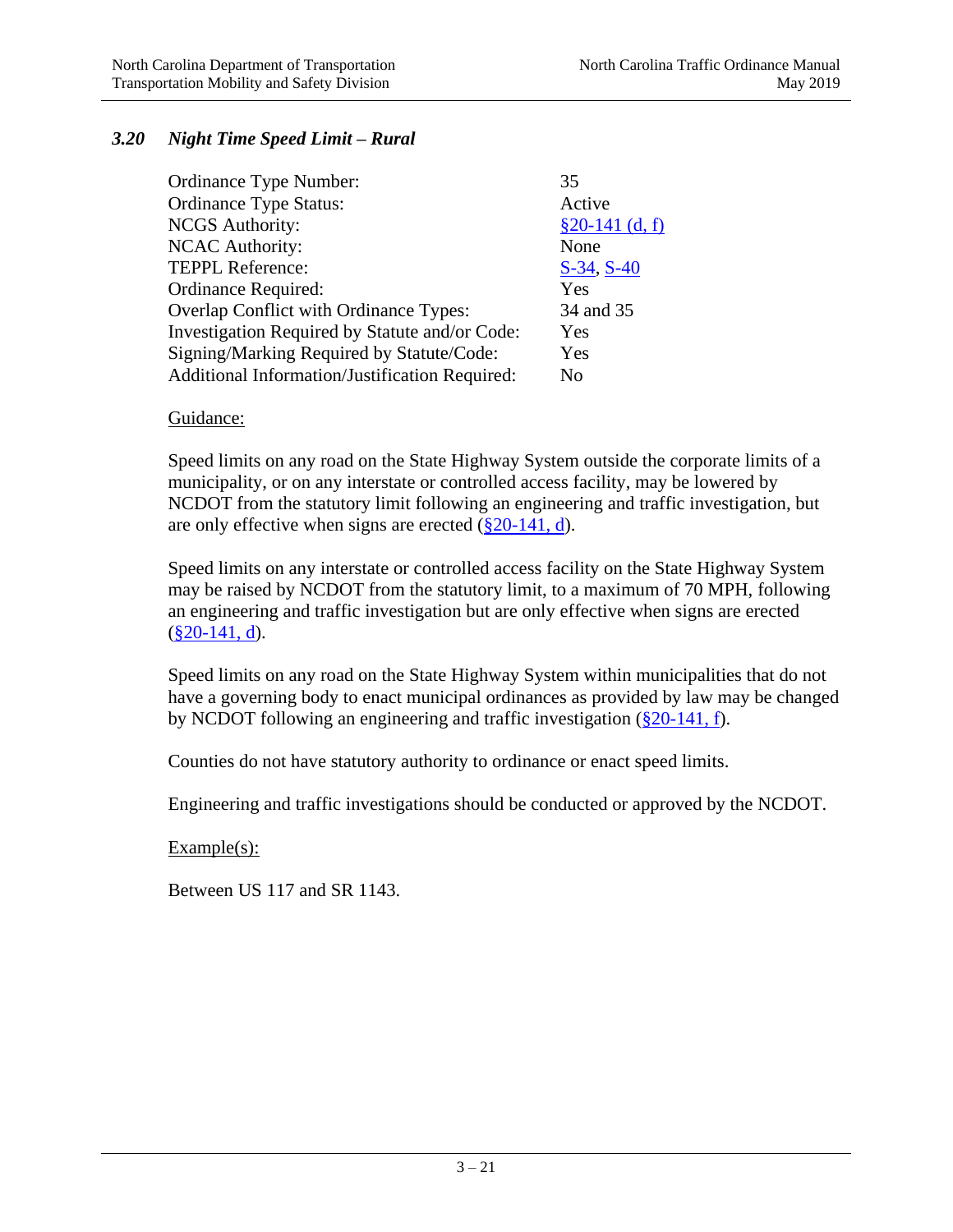# *3.21 Variable Speed Limit – Municipal*

| Ordinance Type Number:                         | 37                          |
|------------------------------------------------|-----------------------------|
| <b>Ordinance Type Status:</b>                  | Active                      |
| <b>NCGS</b> Authority:                         | $$20-141(f)$                |
| <b>NCAC Authority:</b>                         | None                        |
| <b>TEPPL Reference:</b>                        | S-34, S-40, S-41            |
| Ordinance Required:                            | Yes                         |
| Overlap Conflict with Ordinance Types:         | 2, 3, 37, and 38            |
| Investigation Required by Statute and/or Code: | Yes                         |
| Signing/Marking Required by Statute/Code:      | Yes                         |
| Additional Information/Justification Required: | Yes (municipal certificate) |
|                                                |                             |

### Guidance:

Speed limits on any road within the corporate limits of a municipality on the State Highway System (not including interstate or controlled access facilities) may be changed (raised or lowered) from the statutory limit following an engineering and traffic investigation. However, these speed limits shall have concurring ordinances with the municipality, can be no greater than 55 MPH, and are only effective when signs are erected  $(\S 20 - 141, f)$ .

Speed limits on any road on the State Highway System within municipalities that do not have a governing body to enact municipal ordinances as provided by law, or any road that is an interstate or controlled access facility, should be completed as a rural variable speed limit (see Section 3.22).

**Variable speed limit ordinances shall not be used for seasonal conditions (such as fairs, beach traffic, etc.); see sections 3.25 ("Temporary Speed Limits – Municipal") and 3.26 ("Temporary Speed Limits – Rural") for ordinances to be used for seasonal conditions.**

Counties do not have statutory authority to ordinance or enact speed limits.

Engineering and traffic investigations should be conducted or approved by the NCDOT.

The speed limit indicated in the car and truck speed limit fields in TEAAS will be considered the minimum maximum speed limit for those types of vehicles.

The lower and upper speed limit range (surrounded by asterisks) and the incremental movement (5 MPH, 10 MPH, etc.) between the lower and upper speed limits shall be included in the ordinance description.

The actual condition(s), or times of day, when the lower maximum speed limit will be in effect shall also be included in the ordinance description.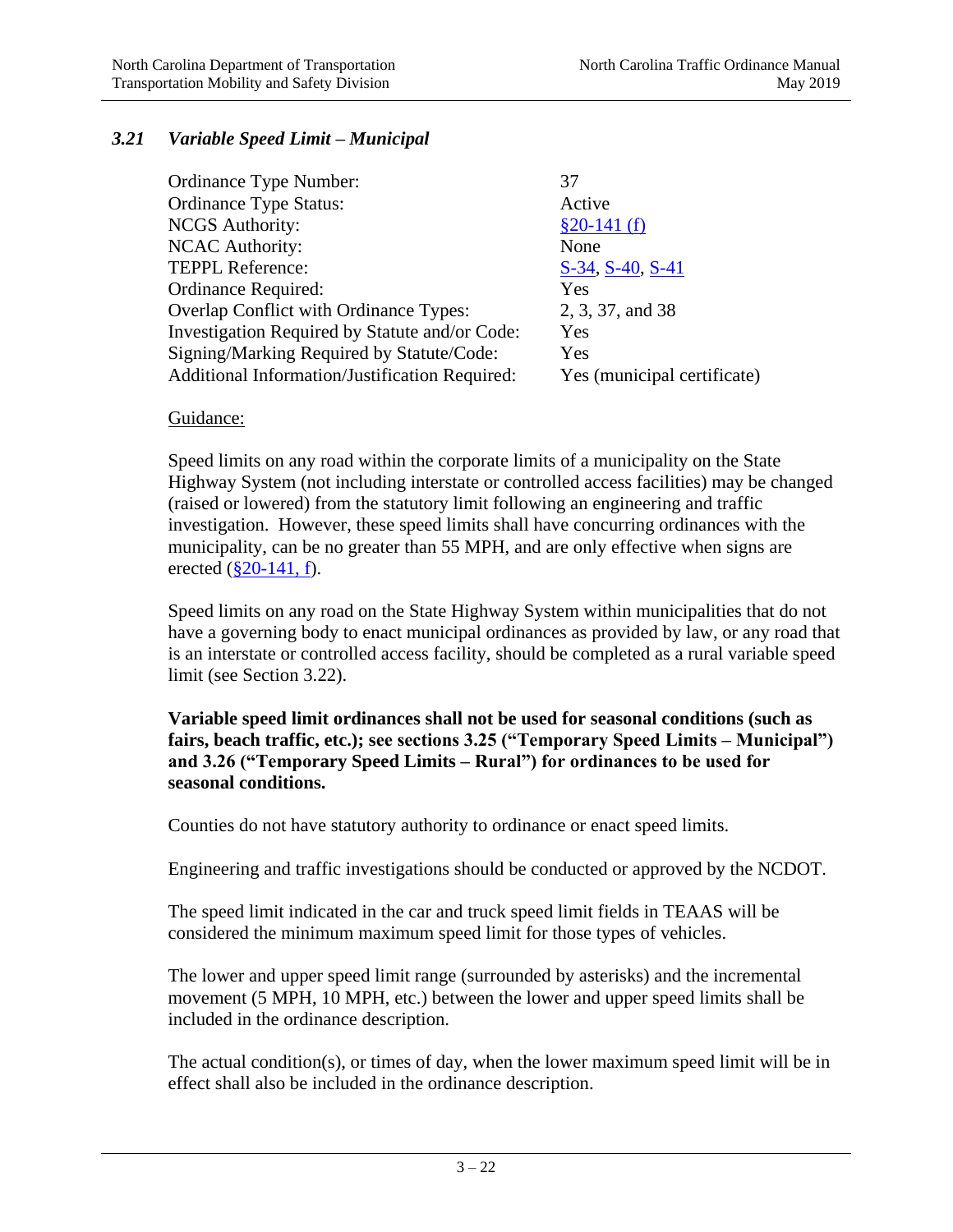\*45 MPH or 55 MPH\* in an increment of 10 MPH, between SR 2357 (Apple Street) and Madison Boulevard, the lower limit to be in effect from 6:30 a.m. and 9:00 a.m.

\*45 MPH or 55 MPH\* in an increment of 10 MPH, between 0.3 mile west of NC 55 (Meeting Street) and US 70 – municipal concurrence not required due to the annexation clause in  $20-141(f)$ .

# *3.22 Variable Speed Limit – Rural*

| 38               |
|------------------|
| Active           |
| $§20-141$ (d, f) |
| None             |
| $S-34, S-40$     |
| Yes              |
| 2, 3, 37, and 38 |
| Yes              |
| Yes              |
| No               |
|                  |

### Guidance:

Speed limits on any road on the State Highway System outside the corporate limits of a municipality, or on any interstate or controlled access facility, may be lowered by NCDOT from the statutory limit following an engineering and traffic investigation, but are only effective when signs are erected  $(\frac{8}{20} - 141, d)$ .

Speed limits on any interstate or controlled access facility on the State Highway System may be raised by NCDOT from the statutory limit, to a maximum of 70 MPH, following an engineering and traffic investigation but are only effective when signs are erected  $(\$20-141, d)$ .

Speed limits on any road on the State Highway System within municipalities that do not have a governing body to enact municipal ordinances as provided by law may be changed by NCDOT following an engineering and traffic investigation [\(§20-141, f\)](http://www.ncleg.net/gascripts/statutes/statutelookup.pl?statute=20-141).

**Variable speed limit ordinances shall not be used for seasonal conditions (such as fairs, beach traffic, etc.); see sections 3.25 ("Temporary Speed Limits – Municipal") and 3.26 ("Temporary Speed Limits – Rural") for ordinances to be used for seasonal conditions.**

Counties do not have statutory authority to ordinance or enact speed limits.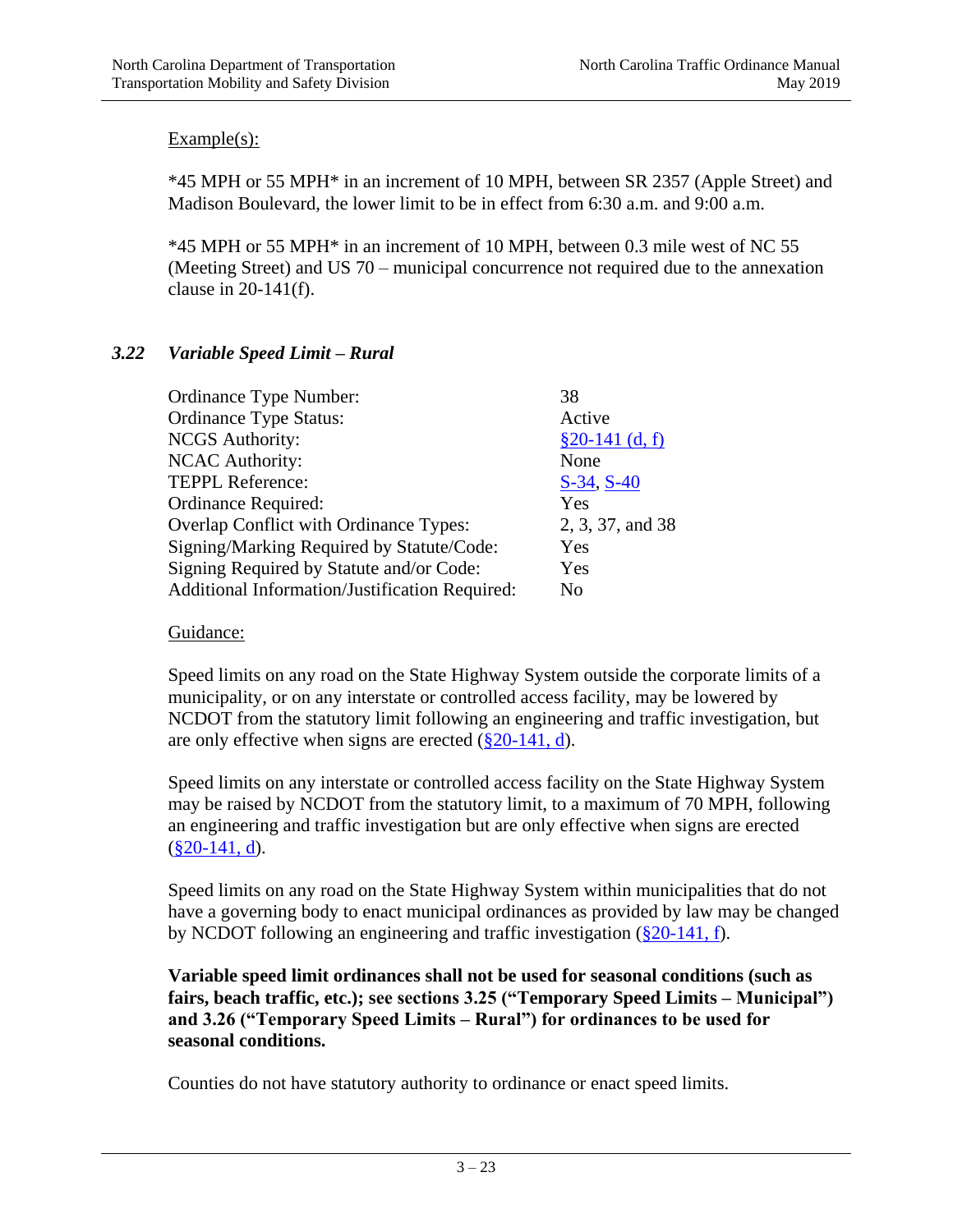Engineering and traffic investigations should be conducted or approved by the NCDOT.

The speed limit indicated in the car and truck speed limit fields in TEAAS will be considered the minimum maximum speed limit for those types of vehicles.

The lower and upper speed limit range (surrounded by asterisks) and the incremental movement (5 MPH, 10 MPH, etc.) between the lower and upper speed limits shall be included in the ordinance description.

The actual condition(s), or times of day, when the lower maximum speed limit will be in effect shall also be included in the ordinance description.

Example(s):

\*45 MPH or 55 MPH\* in an increment of 10 MPH, between SR 2357 (Apple Street) and Madison Boulevard, the lower limit to be in effect from 6:30 a.m. and 9:00 a.m.

#### *3.23 Minimum Speed*

| Ordinance Type Number:                         | 16                                |
|------------------------------------------------|-----------------------------------|
| <b>Ordinance Type Status:</b>                  | Inactive                          |
| <b>NCGS</b> Authority:                         | $$20-141(g)$                      |
| <b>NCAC Authority:</b>                         | None                              |
| <b>TEPPL Reference:</b>                        | $S-40$                            |
| Ordinance Required:                            | Yes                               |
| Overlap Conflict with Ordinance Types:         | 16, 31, and 32                    |
| Investigation Required by Statute and/or Code: | Yes                               |
| Signing/Marking Required by Statute/Code:      | Yes                               |
| Additional Information/Justification Required: | Sometimes (municipal certificate) |

#### Guidance:

This ordinance type is no longer used (discontinued November 6, 2009) and is being phased out in favor of type 31 "Minimum Speed – Municipal" and type 32 "Minimum Speed – Rural" (see Sections 3.16 and 3.17).

#### Example(s):

N/A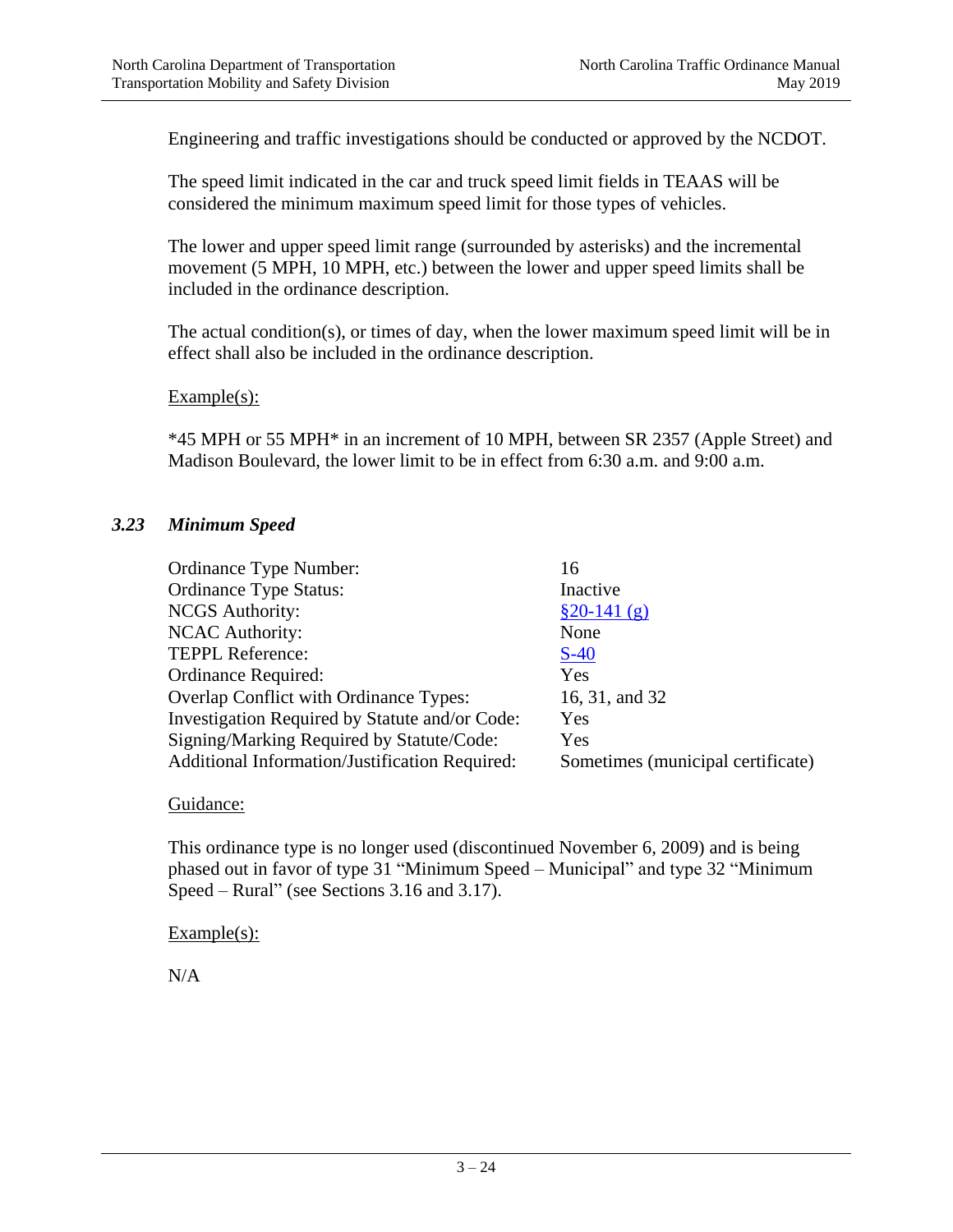# *3.24 Temporary Speed Limits – Municipal*

| Ordinance Type Number:                         | 72                          |
|------------------------------------------------|-----------------------------|
| <b>Ordinance Type Status:</b>                  | Active                      |
| <b>NCGS</b> Authority:                         | $$20-141(f)$                |
| <b>NCAC Authority:</b>                         | None                        |
| <b>TEPPL Reference:</b>                        | S-34, S-40, S-41            |
| Ordinance Required:                            | Yes                         |
| Overlap Conflict with Ordinance Types:         | 5, 72, 73                   |
| Investigation Required by Statute and/or Code: | Yes                         |
| Signing/Marking Required by Statute/Code:      | Yes                         |
| Additional Information/Justification Required: | Yes (municipal certificate) |

#### Guidance:

Temporary speed limit ordinances are used to reduce speed limits for specific periods (i.e. seasonal).

### **Temporary speed limit ordinances shall not be used for construction or other work activities – use work zone ordinances for these conditions. See Sections 3.13 and 3.14 for more information.**

The specific beginning and ending dates (and times, if appropriate) shall be listed in the ordinance description. The reason for the temporary speed limit (i.e. condition such as county fair, beach traffic, etc.) should also be included in the ordinance description.

Speed limits in areas outside the corporate limits of a municipality, or on any interstate or controlled access facility (rural or municipal) on the State Highway System, may be lowered by NCDOT from the statutory limit following an engineering and traffic investigation, but are only effective when signs are erected  $(\frac{820-141}{, d})$ .

Speed limits on any interstate or controlled access facility on the State Highway System may be raised by NCDOT from the statutory limit (to a maximum of 70 MPH) following an engineering and traffic investigation, but are only effective when signs are erected  $(\$20-141, d)$ .

Speed limits on any road on the State Highway System within municipalities that do not have a governing body to enact municipal ordinances as provided by law may be changed by NCDOT following an engineering and traffic investigation [\(§20-141, f\)](http://www.ncleg.net/gascripts/statutes/statutelookup.pl?statute=20-141).

Counties do not have statutory authority to ordinance or enact speed limits.

Engineering and traffic investigations should be conducted or approved by the NCDOT.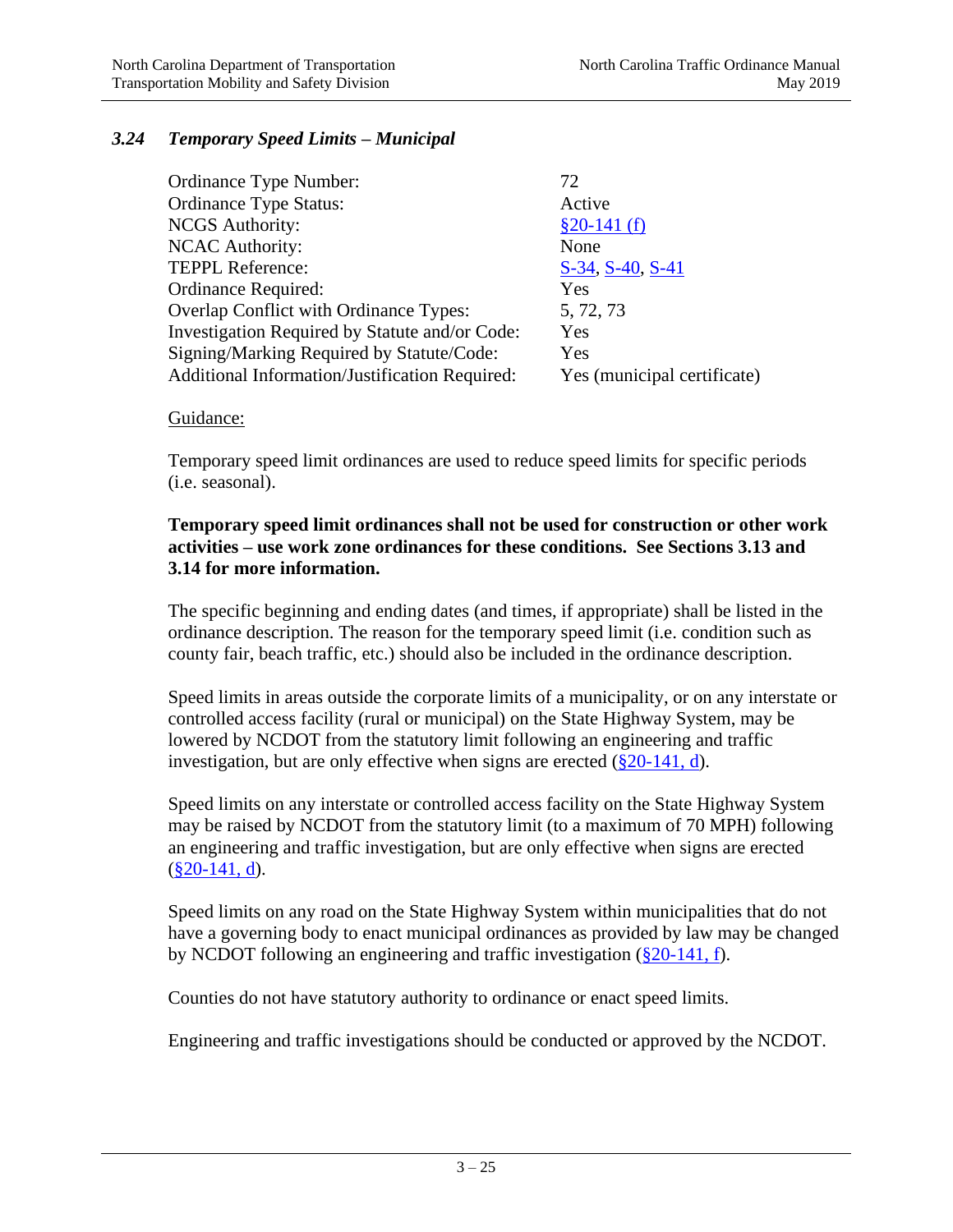Between SR 1010 (Ten-Ten Road) and NC 50 (Benson Highway) for seasonal beach traffic (from 6:00 a.m. the Friday before Memorial Day to 6:00 p.m. the Tuesday following Labor Day).

Between SR 2365 (Greenville Road) and SR 1145 (Johnny Baker Road) for the Pitt County Fair (from 8:00 a.m. on Friday, September 19, 2008 to 8:00 a.m. on Monday, September 22, 2008).

Between 200 feet west of SR 1304 and 400 feet east of SR 1307 (seasonal, to be in effect from November 1 to December 24 of each year).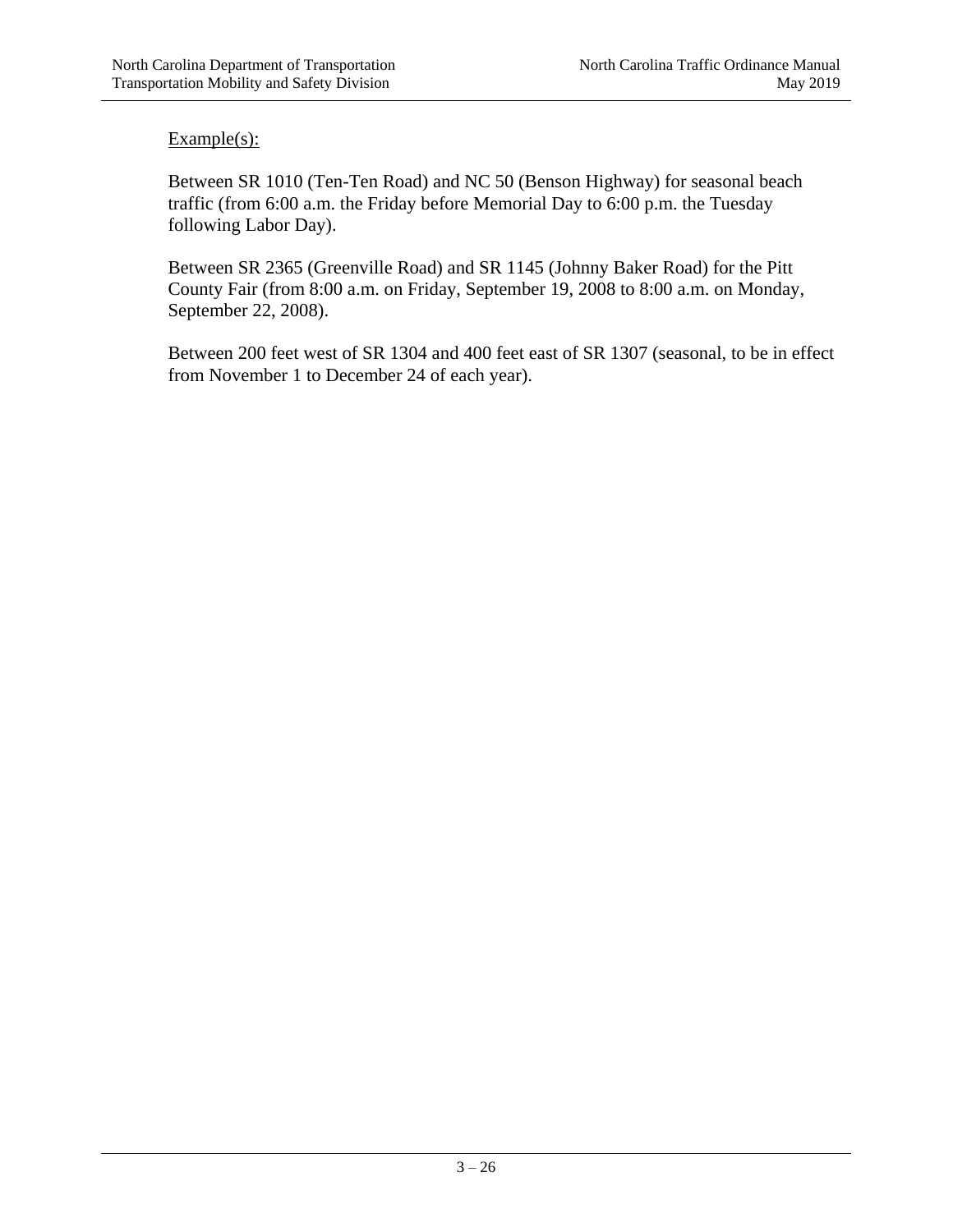### *3.25 Temporary Speed Limits – Rural*

| Ordinance Type Number:                         | 73               |
|------------------------------------------------|------------------|
| <b>Ordinance Type Status:</b>                  | Active           |
| <b>NCGS</b> Authority:                         | $§20-141$ (d, f) |
| <b>NCAC Authority:</b>                         | None             |
| <b>TEPPL Reference:</b>                        | $S-34, S-40$     |
| Ordinance Required:                            | Yes              |
| Overlap Conflict with Ordinance Types:         | 5, 72, 73        |
| Investigation Required by Statute and/or Code: | Yes              |
| Signing/Marking Required by Statute/Code:      | Yes              |
| Additional Information/Justification Required: | No               |

#### Guidance:

Temporary speed limit ordinances are used to reduce speed limits for specific periods (i.e. seasonal).

### **Temporary speed limit ordinances shall not be used for construction or other work activities – use work zone ordinances for these conditions. See Sections 3.13 and 3.14 for more information.**

The specific beginning and ending dates (and times, if appropriate) shall be listed in the ordinance description. The reason for the temporary speed limit (i.e. condition such as county fair, beach traffic, etc.) should also be included in the ordinance description.

Speed limits in areas outside the corporate limits of a municipality, or on any interstate or controlled access facility (rural or municipal) on the State Highway System, may be lowered by NCDOT from the statutory limit following an engineering and traffic investigation, but are only effective when signs are erected  $(\frac{820-141}{, d})$ .

Speed limits on any interstate or controlled access facility on the State Highway System may be raised by NCDOT from the statutory limit (to a maximum of 70 MPH) following an engineering and traffic investigation, but are only effective when signs are erected  $(\$20-141, d)$ .

Speed limits on any road on the State Highway System within municipalities that do not have a governing body to enact municipal ordinances as provided by law may be changed by NCDOT following an engineering and traffic investigation [\(§20-141, f\)](http://www.ncleg.net/gascripts/statutes/statutelookup.pl?statute=20-141).

Counties do not have statutory authority to ordinance or enact speed limits.

Engineering and traffic investigations should be conducted or approved by the NCDOT.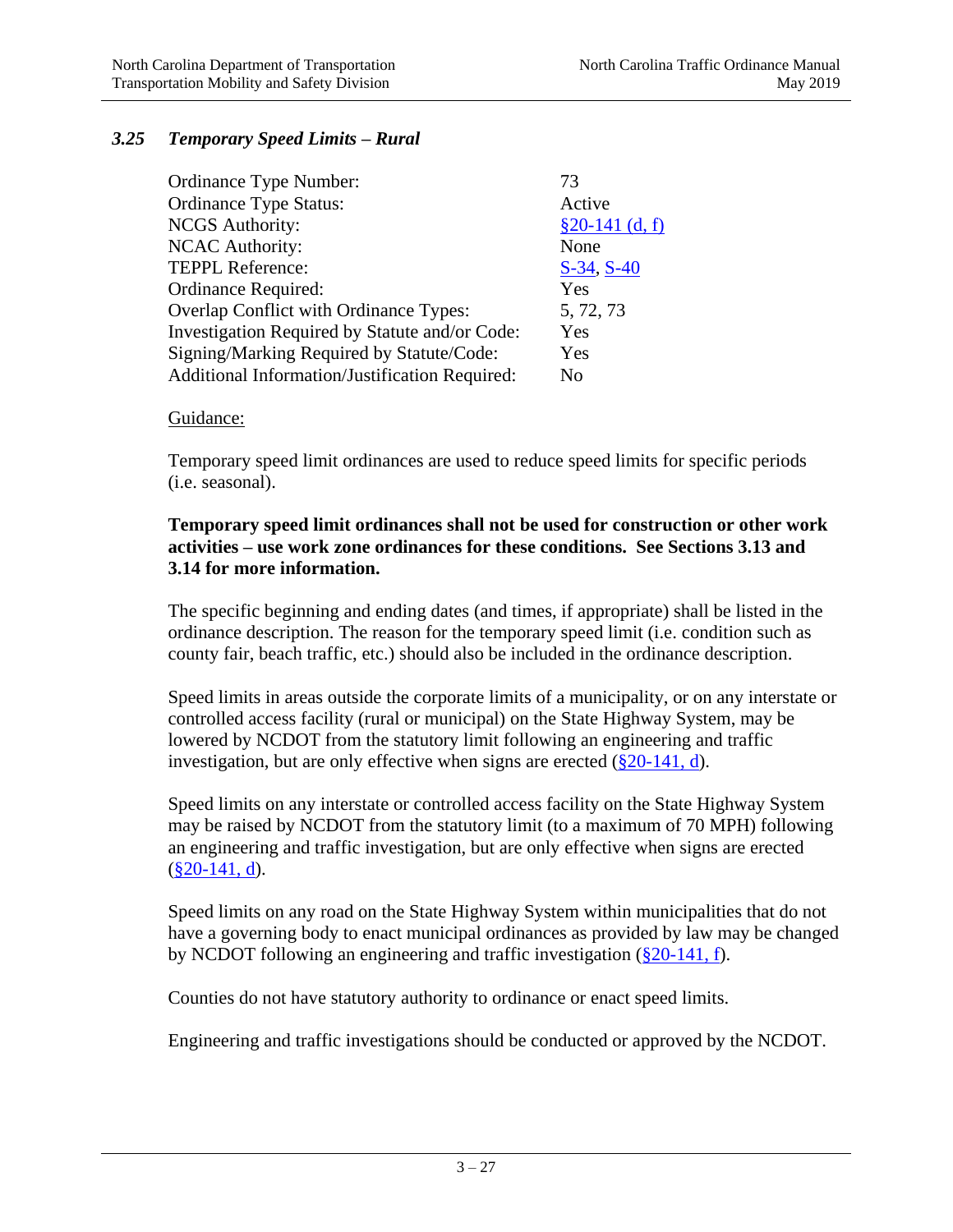Between SR 1010 (Ten-Ten Road) and NC 50 (Benson Highway) for seasonal beach traffic (from 6:00 a.m. the Friday before Memorial Day to 6:00 p.m. the Tuesday following Labor Day).

Between SR 2365 (Greenville Road) and SR 1145 (Johnny Baker Road) for the Pitt County Fair (from 8:00 a.m. on Friday, September 19, 2008 to 8:00 a.m. on Monday, September 22, 2008).

# *3.26 Statutory Speed Limit Verification*

| Ordinance Type Number:                         | 99                   |
|------------------------------------------------|----------------------|
| <b>Ordinance Type Status:</b>                  | Active               |
| <b>NCGS</b> Authority:                         | $$20-141(b)$         |
| <b>NCAC Authority:</b>                         | None                 |
| <b>TEPPL Reference:</b>                        | S-40, S-41, S-45     |
| Ordinance Required:                            | Yes (see "Guidance") |
| <b>Overlap Conflict with Ordinance Types:</b>  | None                 |
| Investigation Required by Statute and/or Code: | N <sub>0</sub>       |
| Signing/Marking Required by Statute/Code:      | N <sub>0</sub>       |
| Additional Information/Justification Required: | N <sub>0</sub>       |

### Guidance:

Statutory speed limits are as follows:

- Thirty-five miles per hour inside municipal corporate limits for all vehicles
- Fifty-five miles per hour outside municipal corporate limits for all vehicles except for school buses and school activity buses

This ordinance is used exclusively for tracking the verification of statutory speed limits. It is only used as an inventory for those segments of road that have had an engineering and traffic investigation to verify that the statutory speed limit, at the time of the investigation, is the correct speed limit for the given roadway segment, and is not used to set speed limits.

For statutory speed limit verifications stemming from the Secondary Roads Safety Program (SRSP), the initials "SRSP" shall be entered into the "Construction Project Number" field in TEAAS.

### Example(s):

Between SR 1010 (Ten-Ten Road) and NC 50 (Benson Highway).